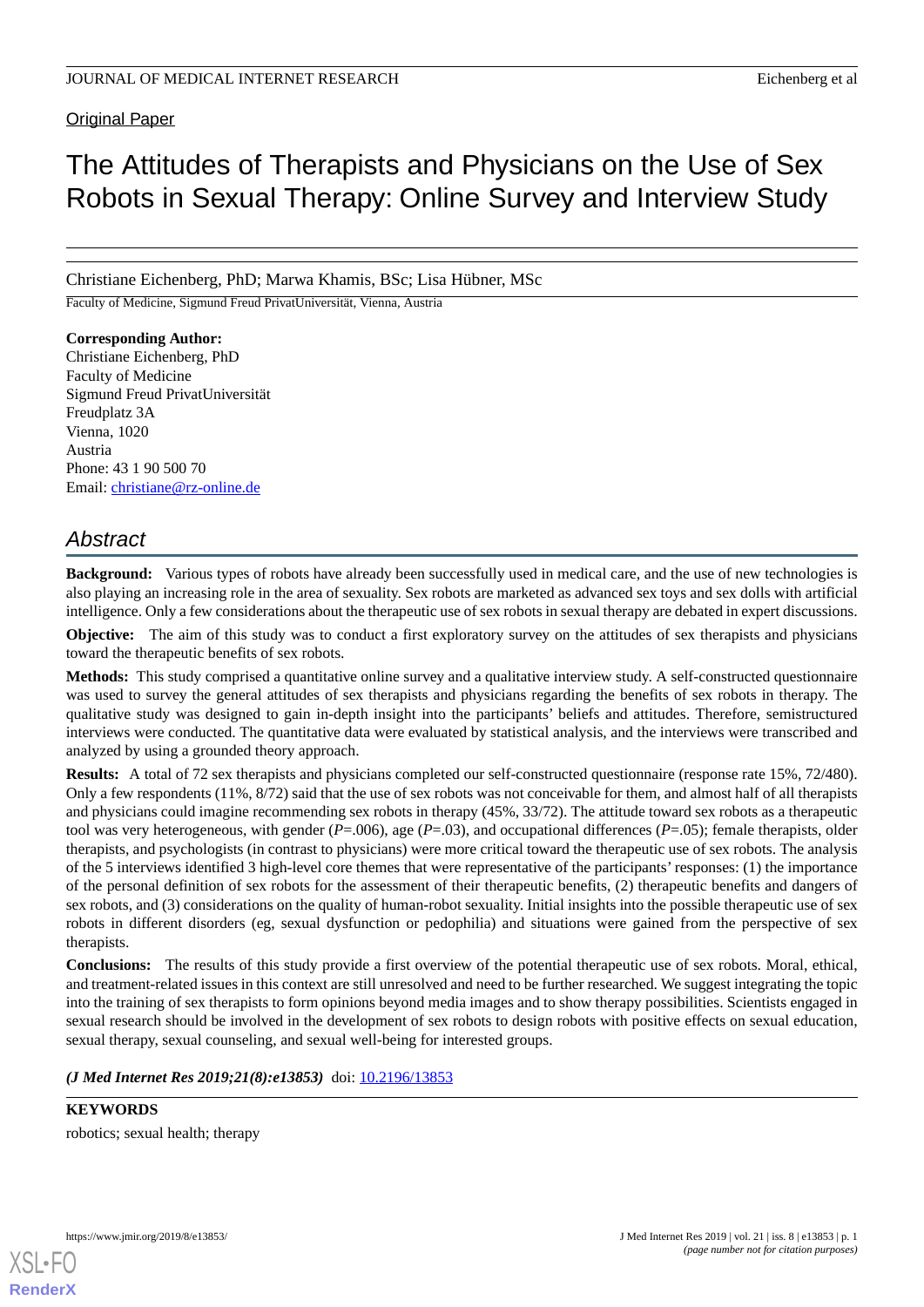# *Introduction*

### **Background**

Robotics is an interdisciplinary field of research and practice, which is also relevant to sexuality because of the possibilities offered by human-machine interactions [\[1](#page-13-0)]. In the case of human-robot interaction, the emerging role of sex robots has piqued public interest. In the therapeutic debate about sex robots, it is important how psychologists and therapists define robot sex. The term technosexuality describes sexual activities that are combined with technology [[2\]](#page-13-1). There are technosexual behaviors, such as internet pornography, that occur more frequently than others [[3](#page-13-2)]. In the context of psychology, sexual activities with robots have mostly been described as objectophilia or robotic fetishism so far, whereby this definition is a rather pathologizing limitation. This is defined as a fetish attraction to humanoid or nonhumanoid robots, to people behaving like robots, or to people dressed in robot costumes [[4\]](#page-13-3). In the most general and descriptive definition of robot sex, it can be defined as sexual use of the robot. This definition includes the use of special sex robots and the sexual use of other types of robots that are not specifically developed and marketed for sexual purposes [[5\]](#page-13-4).

Sex robots have triggered discussions in professional circles about robot design, social norms, and the status of human-robot sex in connection with human relationships as well as the possible benefits of sex robots [[6\]](#page-13-5). For example, 1 benefit is in terms of using sex robots as a therapeutic tool in the treatment of sexual disorders. Different types of assistance and therapy robots have already been used for health care applications [[7\]](#page-13-6), for example, by people who are suffering from a stroke [[8\]](#page-13-7), dementia [[9\]](#page-14-0), autism [[10\]](#page-14-1), or physical disability [\[11](#page-14-2)]. A robotic assistant for health care applications can support users with training and rehabilitation programs that enable independent living. Although sex toys are used in sex therapy for the treatment of orgasm problems [\[12](#page-14-3)], there is no information about the opinion of sex therapists regarding sex robots as a tool in sex therapy. A robot designed for sex may have a different impact than other sex aids. Kerner [[13\]](#page-14-4) anecdotally reported that some sex therapists already have suggested a range of options that robots could help them with, including a variety of problems such as erectile dysfunction, ejaculatio praecox and social anxiety about having their first sexual encounter. In his book *Love and Sex with Robots,* David Levy [[14\]](#page-14-5) expressed a similar view when it comes to the potential psychosocial value of sex robots: "Many who would otherwise have become social misfits, social outcasts, or even worse will instead be better-balanced human beings." Levy suggests that robotic sexual assistance contributes to health and well-being if it mitigates the exclusion of solo and partner sexuality associated with the impairment. Döring [\[15](#page-14-6)] adds that it would also be possible to use educational and therapeutic sex robots that allow certain exercise programs discreetly and without feelings of shame or guilt (eg, practice of safer sex techniques, treatment of orgasm disorders, and prevention of sexual assault). The statements quoted above are based on first considerations, but no therapists have been asked about their attitudes toward the therapeutic benefits of sex robots yet. First, we describe what

 $XSI - F($ **[RenderX](http://www.renderx.com/)** types of sex robots are already available. Second, we discuss the existing controversy about sex robots, and finally, we summarize the current state of research.

#### **Types of Sex Robots**

The success of sexual gratification dolls that can be defined as material representations of the human body for sexual use paved the way for the design of robots in the field of sexuality [[16\]](#page-14-7). Although sex robots are still at a very early stage of development, the sex industry is already offering a variety of products that include some kind of artificial intelligence software. Sex robots already exist in female, male, and transgender versions with corresponding primary and secondary genitalia. Current sex robots, as well as sex dolls, are made of silicone rubber and advertised by manufacturers as *warm to the touch*. The appearance, such as eye color, hair, skin, and makeup, can be determined by the customer himself or herself. Prices for the sex robots range from about \$5000 to \$15,000. The sex robots marketed so far look like sex dolls but are capable of having conversations and display certain preprogrammed emotions or personalities. Some robots are equipped with allover body sensors so that they can react to touch. The response is sometimes dependent upon the chosen personality trait of the sex robot. For example, Roxxxy Gold (TrueCompanion) has preprogramed personalities, such as *Frigid Farrah* that gives the impression of reserved shyness. However, *Wild Wendy* is programmed as an outgoing and adventurous personality. Some sex robots offer a number of mobility features. Suzie Software and Harry Harddrive by Sex Bot Company must be manually maneuvered into a sexual position and are then able to simulate sexual movements. Roxxxy Gold is advertised by the manufacturer as being capable of displaying orgasms, although it is not clear whether this is through motion, sound, or both. Harmony (Realbotix) is also advertised as having the ability to simulate orgasm. The developers advertise the sex robot with the following capabilities: it has neck articulation, facial expression, moving eyes, and the ability to lip sync with spoken audio [\[17](#page-14-8)].

Robot sex also involves software robots without a materially embodied counterpart, in which the counterpart is represented virtually in an immersive virtual reality (VR) application. Immersive VR applications can also be combined with teledildonics. These are sex toys that offer haptic stimulation of male or female genitalia, synchronized with VR application [[18\]](#page-14-9).

#### **Controversy**

In the international literature, the controversy about robot sex began 10 years ago, largely triggered by David Levy's monograph *Love and Sex with Robots*[[14\]](#page-14-5). Since then, the topic sex robotics remains controversial; advocates interpret the development of sex robots as the next step in human-robot interaction and argue that robot sex will be a way to promote more openness in the context of sexuality. Sex robotics can be a health-promoting supplement and an expansion of partner sexuality. Another argument that emphasizes the benefits of sex robots is that people who cannot or do not want to commit (to a serious relationship) could benefit from it. The emotional attachment to a sex robot might be a helpful substitute that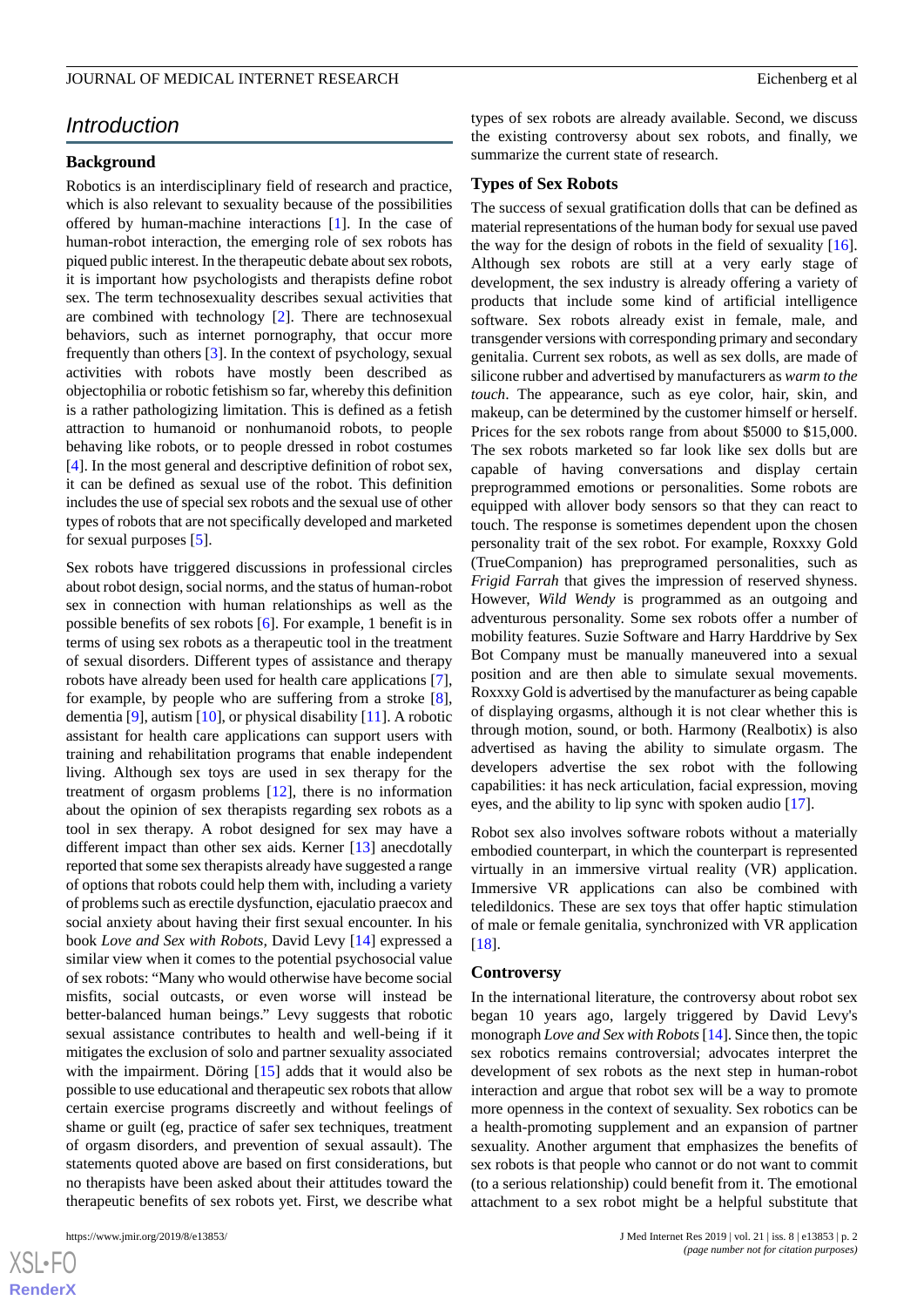reduces loneliness and promotes well-being. The opponents' side sees risks or, for example, conducts an ethical debate on whether human sexuality can be alienated in this way. A potential risk that critics often notice is that sex with robots could or will lead to social isolation [\[19](#page-14-10)]. The reasons vary as follows: spending time in a relationship with a robot could create an inability to form human friendships; real sexual relationships could become overwhelming as relations with robots are easier; robots do not meet the species-specific needs of humans; and sex robots could desensitize people to intimacy and empathy, which can only be developed by experiencing human interaction and consensual relationships.

Döring [[5\]](#page-13-4) explains that the polarization of the debate into pro and contrapositions (hype vs moral panic, utopian vs dystopian visions) is quite typical for dealing with technical innovations as there is no experience. Another problem with the public perception of sex robots is that the public is currently not well informed about robots in general. Sex robots are new, and information about them stem mainly from science fiction movies or books. Many of these science fiction stories focus on intimacy with robots, where robots (mostly female) are portrayed as sexual objects [[20\]](#page-14-11). In a recent study, the media representations of intimate human-robot relationships were analyzed with the result that they reveal stereotypical gender roles, heteronormativity, and a focus on sexual versus emotional intimacy [\[21](#page-14-12)].

#### **Theoretical Framework**

This study is based on the uses and gratifications approach. Studies following this approach investigate how recipients actively deal with media [\[22](#page-14-13)]. The aim of this concept is to find out the motives and utilization scenarios of the media usage preferences of the consumers. The users decide on the basis of their interests (content, formats, and aesthetics) and needs (eg, escape from reality, information, and entertainment) whether and what kind of media they prefer to use. The use of media thus depends on their expectations and the satisfaction of the needs the media offer [\[23](#page-14-14)]. The uses and gratifications approach is less a theory than a research strategy. Further developments such as the expectancy-value theory help to give this approach a stronger theoretical foundation. The expectancy-value theory deals with the relationship between attitude and behavior. It provides an explanation of how the subjective attitude toward an object affects the probability of performing certain actions. According to Fishbein's model [\[24\]](#page-14-15), it is believed that an attitude (A) toward an object (O) can be expressed in a function of beliefs (B) toward this object and the evaluations (E) of these expectations. According to this theory, there is a relationship between attitudes and the resulting behavior. Applied to our research project, this means that the expectation that sex robots possess a certain attribute, such as therapeutic potential, influences their use or recommendation. As sex robots is a new phenomenon, which is still in the development phase and experience reports have been missing so far, we wanted to survey the motives, possible use scenarios, and expectations of the therapeutic potential of therapists and physicians. This is of particular importance in the early phase of the development of sex robots so as to be able to contribute to this development from the perspective of the therapist.

[XSL](http://www.w3.org/Style/XSL)•FO **[RenderX](http://www.renderx.com/)**

#### **Current State of Research**

A few studies about the acceptance of and attitudes toward sex robots already exist, whereby the study participants were not therapists or physicians, but the sample comprised people from the general population.

In 2016, Scheutz and Arnold [\[25](#page-14-16)] surveyed a sample of 100 US internet users (43% women, average age of 33 years) by using online questionnaires in the United States. They reported the first findings about the appropriateness and evaluation of sex robots with the result that many types of sex robot use were approved by the survey participants (eg, sex robots as an alternative to prostitution, sex robots for people with disabilities, sex robots to prevent violence), whereas only a few options or possibilities were rejected (eg, child sex robots). In their survey, subjects viewed sex with a sex robot as a kind of masturbation or using a vibrator than having sex with a human. In contrast to the agreement of the study participants on the definition of sex robots, the authors found relevant gender differences; women consistently rated each respective use and possible robotic form as less appropriate than men and were much less likely to consider a sex robot use in the future. A further survey study on attitudes toward sex robots among 203 German internet users (70% women, average age of 31 years) showed that 82.3% of respondents supported the use of sex robots, especially in cases of physical disabilities, instead of prostitution and as a way to live out certain sexual fantasies. Over 80% of the respondents could imagine the use of sex robots to treat a sexual problem (eg, ejaculatio praecox) and over 55% could imagine using sex robots in a therapeutic context [\[26](#page-14-17)].

A study by Szczuka and Krämer [[27\]](#page-14-18) compared men's explicit and implicit evaluation of the (sexual) attractiveness of sex robots and women. The sample comprised 229 heterosexual men. It could be shown that social contacts, loneliness, fear of rejection, relationship status, and satisfaction with sexual life were not related to the evaluation of attractiveness. Instead, the authors found that the negative attitude toward robots was the main user characteristic that predicted the attractiveness ratings of sex robots. The study by Richards et al [[28\]](#page-14-19) with 133 participants also concluded that participants who generally viewed robots as negative, assessed the probability of having sex with a robot in the future as low.

The acceptance of sex robots among the general population is high. The same applies to the assessment of the potential benefits of sex robots for the treatment of sexual problems. As women and people with a generally negative attitude toward robots rate sex robots more negatively, it can be assumed that these groups of individuals may also have a lower acceptance of sex robots in the therapeutic context. The results lead us to the question whether sex therapists evaluate the use of sex robots similarly to the general population. The Foundation for Responsible Robotics [\[17](#page-14-8)] hypothesized that it is possible that the use of sex robots in some therapies could potentially help some people with sexual healing (eg, problems with sexual functioning or social anxiety). The lack of research and the simultaneous emerging interest in sex robots led us to the following questions, which we investigated in this study: What attitudes do sex therapists have toward the use of sex robots in the therapy of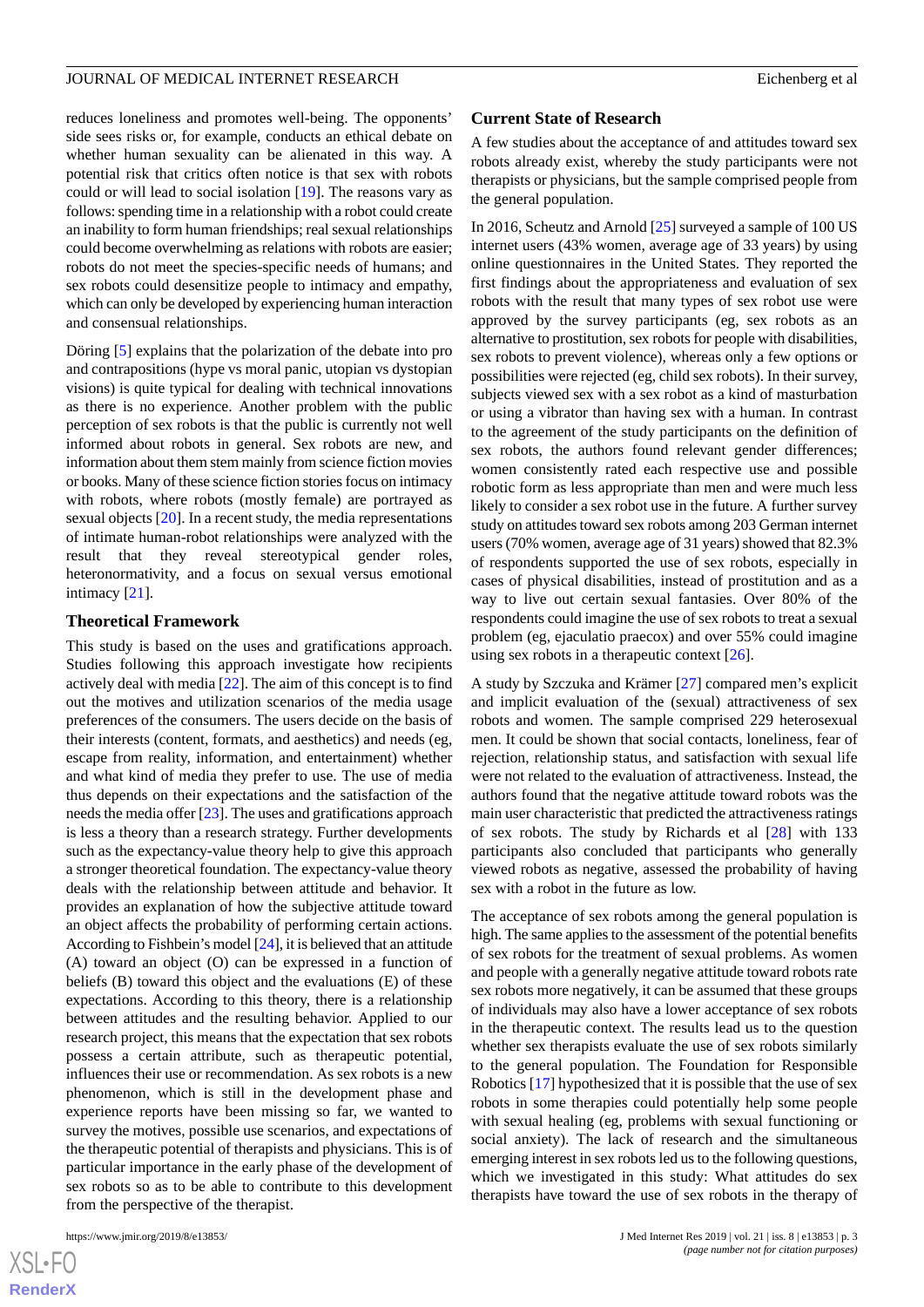various sexual disorders? Do sex therapists consider sex robots as a therapeutic tool? Which patients could benefit from sex robots from the point of view of therapists? Do the therapists differ in their opinion on sex, age, education, personality, and affinity to technology?

# *Methods*

# **Study Design**

This was an exploratory pilot study to examine the attitudes toward and acceptance of sex robots in sex therapy by sex therapists and physicians in Germany, Austria, and Switzerland. A questionnaire was used for the quantitative survey, followed by a qualitative interview study with semistructured interviews to deepen the results.

# **Ethics Approval**

The study protocol was approved by the Ethics Committee of the Sigmund Freud University Vienna (approval number—electronic ID: LAWW6CYK@VV5BX86374).

# **Survey**

The quantitative data were collected with 3 questionnaires. The therapeutic acceptance of sex robots and the conditions under which the use of sex robots in sexual therapy appears acceptable were determined by using a self-developed questionnaire. This questionnaire was combined with 2 standardized questionnaires: The Questionnaire on technical affinity-attitude towards and handling of electronic devices (TA-EG) [[29\]](#page-14-20) to assess the affinity to technology and the NEO Five Factor Inventory [\[30](#page-14-21)] to gather personality traits of the sample and to test whether these factors had an influence on attitudes. The development of our questionnaire was based on the findings from the few existing studies on the acceptance of sex robots in the general population as described above. The self-developed questionnaire comprised 25 items and was divided into 3 parts. The first part included questions referring to participants' characteristics such as age, employment, and education. In the second part, we provided the subjects with a short introductory text involving the definition of sex robots. As sex robots are new developments and the research field is so young, it can be assumed that the therapists themselves have little experience with robots. The participants were first asked about their knowledge of sex robots and subsequently about their personal attitudes. For example, we asked what use of sex robots would generally be conceivable and how therapists would categorize sexual activities with robots. With the questions in the third part, we wanted to assess the therapists' attitudes toward the therapeutic potential of sex robots. A total of 2 standardized questionnaires were used to identify further possible factors that could influence the acceptance of sex robots. The self-constructed questionnaire was pretested with 5 participants. The few remarks were analyzed, and the instrument was revised regarding its practicability, comprehensibility, and completeness of item formulation.

With the TA-EG we wanted to learn more about the experiences and attitudes of the participants regarding technical devices. The subscales of TA-EG are enthusiasm for technology,

subjective competence with technology, positive consequences of technology, and negative consequences of technology.

In the third and last part of the questionnaire, the NEO-FFI was used to collect personality traits to find out if they influence the attitudes of the participants and to learn more about the target group that is open to the therapeutic use of sex robots. The participants received 60 short statements describing themselves and were asked to evaluate the statements according to whether they applied to them or not. NEO-FFI factors include neuroticism, extraversion, openness to experience, tolerability, and conscientiousness.

# **Interviews**

Semistructured interviews were chosen for this purpose as they are considered as a valid and consistent method of data collection in qualitative research [\[31](#page-14-22)]. On the basis of the quantitative results, the interview guideline for the qualitative study was developed with the aim to further investigate open or controversially discussed aspects and determine possible therapeutic fields of implementation. As the quantitative survey showed that not all therapists had already heard of sex robots, the introductory question in the interview comprised what the interviewee knew about sex robots and where he or she obtained this knowledge from. A controversial result of the quantitative survey was the consideration of whether sex robots would be useful for the treatment of pedophile patients. On the basis of this result, we asked in the interview what the therapists' attitudes toward this consideration was. Another result of the first survey that we wanted to address in the interviews was the tension between the conceivable use of sex robots in therapy on the one hand and ethical concerns on the other. In the interviews, we asked how these contradictions could be resolved. The complete interview guide can be found in [Multimedia](#page-13-8) [Appendix 1](#page-13-8). The interviews followed a general-to-specific approach. Interviews were piloted before the use to make some adaptions if necessary.

# **Sampling and Recruitment**

For the quantitative survey, sex therapists and physicians were recruited through 4 professional associations: Institute for Sexual Therapy; German Society for Sexual Medicine, Sexual Therapy, and Sexual Science; Swiss Society of Sexology; and Austrian Society for Sexual Sciences. Cover letters were used to inform sex therapists and physicians about the survey, the implementation, the purpose of our investigation, and the exploitation of the results.

The theoretical sampling for the qualitative study was determined by the first results obtained from the quantitative data, which showed that sex therapists and physicians differ in their attitudes toward sex robots in gender, age, and education. Participants were sampled through Google searches. To obtain a broad spectrum of opinions in the interviews, female and male therapists with different ages and professional backgrounds were searched for. The information regarding age and education was found on the therapists' homepage.

```
XSI - F(RenderX
```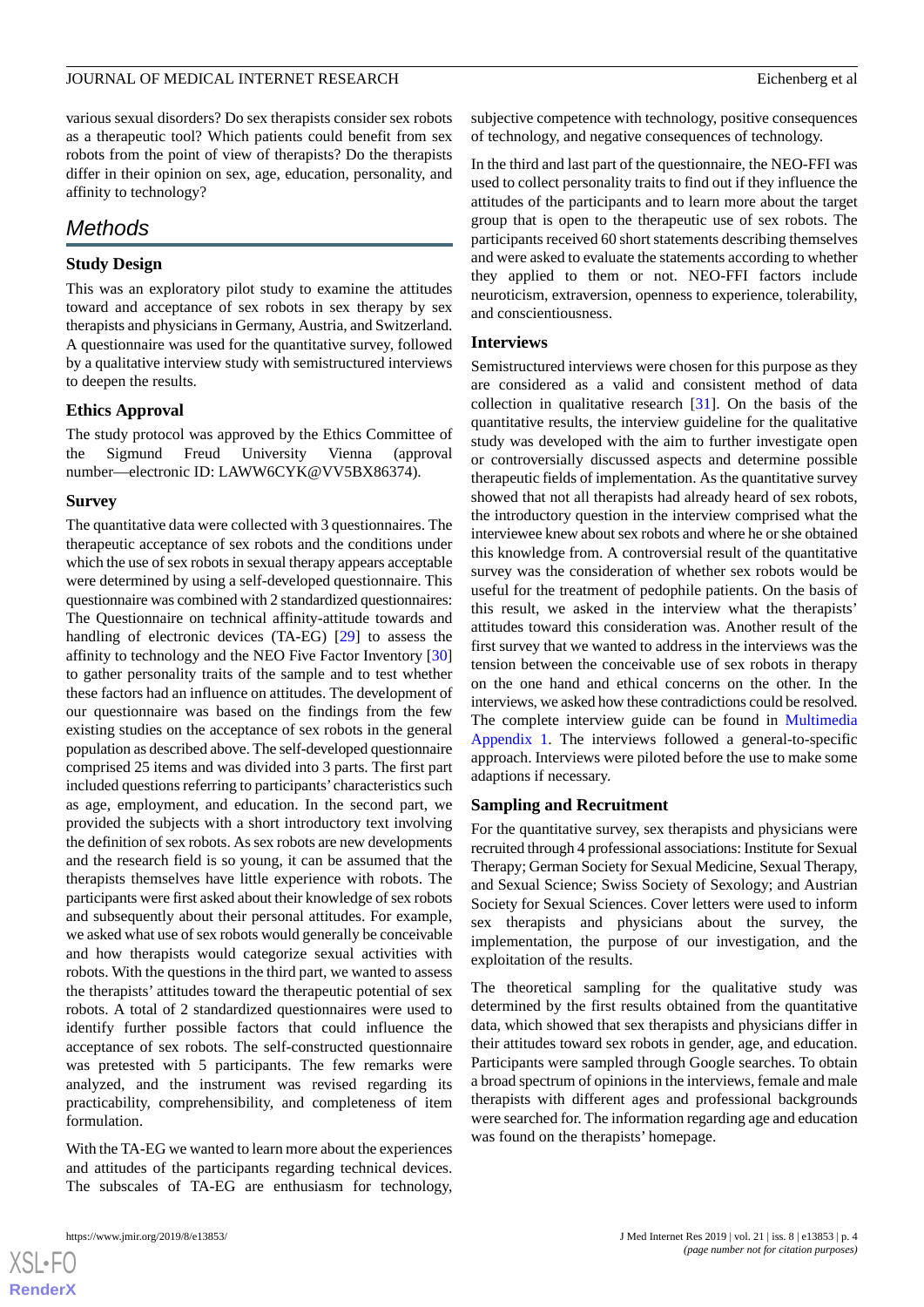# **Data Collection**

The data for our online survey was collected using the Unipark software, which complies with all data protection regulations. The data collection took 4 weeks. A total of 480 therapists and physicians were contacted by email, which embedded a link to the online questionnaire. Of these, we received a total of 72 complete survey responses (response rate 15%). For the interviews, a total of 50 female and male therapists with medical, psychological, or social educational backgrounds of different ages were contacted by email. In total, 5 interviews were conducted by telephone and were digitally recorded. These ranged from 17 to 49 min, depending on the schedule of the participant and the number of issues they wanted to discuss.

# **Coding and Data Analysis**

Statistical analyses were conducted using SPSS 18. Descriptive statistics were used to evaluate most of the items. Statistical correlations were calculated using appropriate statistical test procedures (cross table, Spearman correlation, Wilcoxon-Mann-Whitney test, and binary logistic regression analysis). The open questions of the questionnaire were analyzed by content analysis. All interviews were transcribed verbatim. The transcripts were evaluated according to grounded theory analysis using Microsoft Office Word. The grounded theory is, among other methods, one that is suitable for research that seeks to discover something new [[32\]](#page-14-23). Our choice of using grounded theory lies in its capacity to discover participants'main concerns to consolidate the results of the quantitative survey. The analysis begins with the process of open coding. Open codes are, for example, certain words that occur recurrently in the data. The open codes are used to search for differences, similarities, behavioral patterns, etc, with the aim of forming categories [\[33\]](#page-14-24). The data were read and reviewed, and then a coding framework was developed to summarize the grouping of emerging issues from the data into core issues. The subsequent axial coding was about identifying the core phenomenon, causal conditions, resulting strategies (ie, related actions and interactions), context, and consequences. The collected data from each interview were further compared with each other and with the data from the other interviews to find similarities, repetitions, or differences in the emerging issues. Additional grouping codes were added as new topics emerged during the comparison process. Finally, all findings were extensively rereviewed by all authors to validate the data and to gain a high-level understanding of the collected information that would help to identify potential participant attitudes. The data collected in core themes are most relevant for the purposes of this study and are presented in the results.

# **Sample**

# *Online Survey*

The participants of the quantitative survey were all members of sexual associations in Germany, Austria, and Switzerland. A total of 72 sex therapists and physicians completed the self-constructed questionnaire. [Table 1](#page-5-0) summarizes the description of the sample according to the variables: gender, age, relationship status, education, and information on therapeutic work.

# *Interview Study*

All interviewed therapists were very well informed about sex robots, had technical knowledge, attended advanced training courses on the subject, and were familiar with the various application areas of sex robots*.* In total, 3 women and 2 men were interviewed for the qualitative study. [Table 2](#page-5-1) below gives information about the participants.

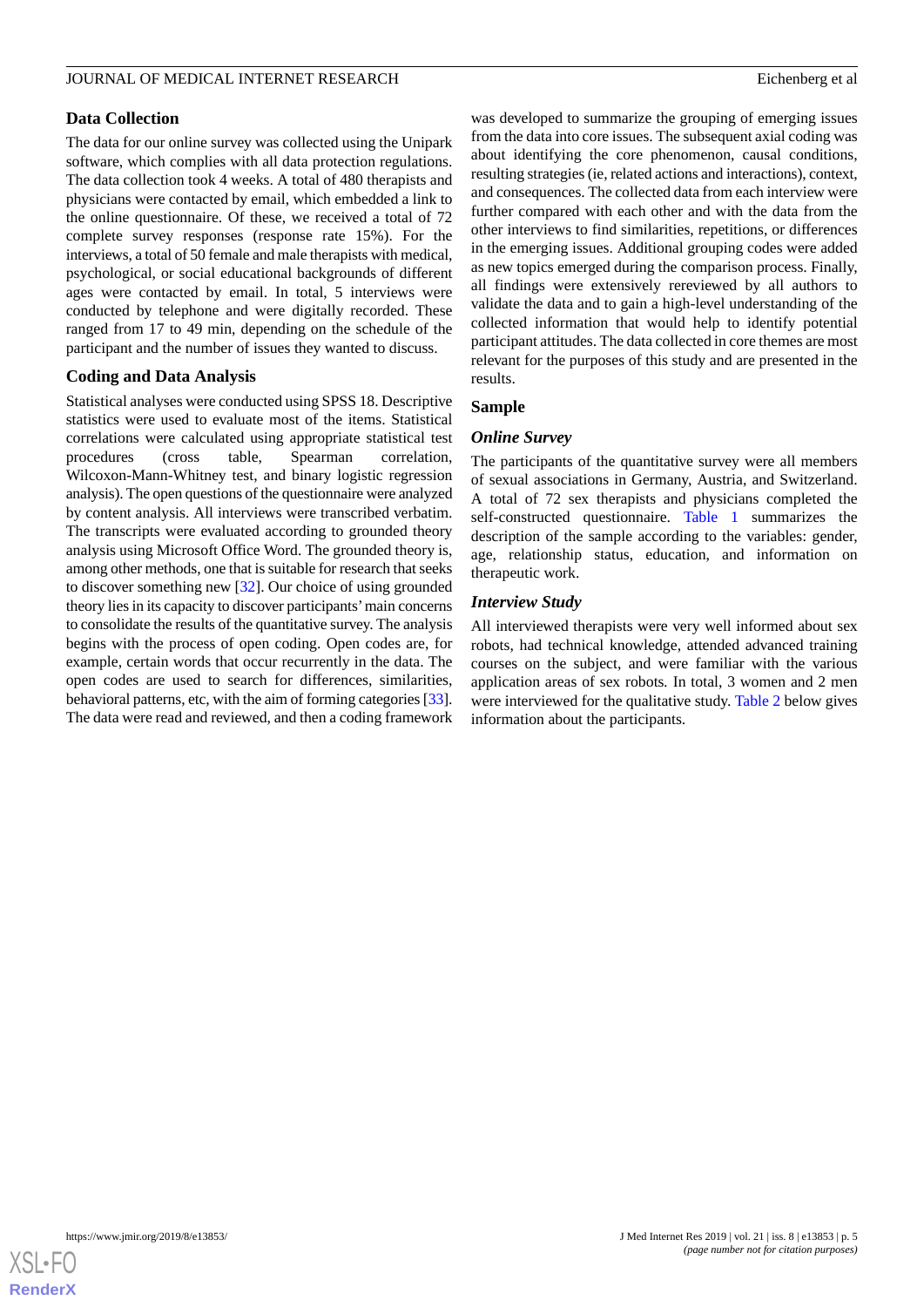# JOURNAL OF MEDICAL INTERNET RESEARCH Eichenberg et al

<span id="page-5-0"></span>**Table 1.** Sample description of quantitative study (N=72).

|                                                                  | Variables                                                        | Statistics |  |  |
|------------------------------------------------------------------|------------------------------------------------------------------|------------|--|--|
|                                                                  | Gender, n (%)                                                    |            |  |  |
|                                                                  | Male                                                             | 27(38)     |  |  |
|                                                                  | Female                                                           | 45(62)     |  |  |
| Age (years)                                                      |                                                                  |            |  |  |
|                                                                  | Range                                                            | 32-80      |  |  |
|                                                                  | Mean (SD)                                                        | 51 (9.6)   |  |  |
|                                                                  | Relationship status, n (%)                                       |            |  |  |
|                                                                  | Married                                                          | 38 (52)    |  |  |
|                                                                  | Long-term relationship                                           | 19(26)     |  |  |
|                                                                  | Divorced                                                         | 7(9)       |  |  |
|                                                                  | Single                                                           | 5(6)       |  |  |
|                                                                  | Other relationship                                               | 3(4)       |  |  |
|                                                                  | Main training (multiple answers were possible), n (%)            |            |  |  |
|                                                                  | Sexual therapeutic education                                     | 64 (89)    |  |  |
|                                                                  | Sexual therapists                                                | 53 (83)    |  |  |
|                                                                  | Sexual physicians                                                | 11(17)     |  |  |
|                                                                  | Psychotherapists                                                 | 25(35)     |  |  |
|                                                                  | Psychologists                                                    | 15(21)     |  |  |
|                                                                  | Physicians                                                       | 15(21)     |  |  |
|                                                                  | Psychotherapeutic method (multiple answers were possible), n (%) |            |  |  |
|                                                                  | Psychodynamic therapy                                            | 17(68)     |  |  |
|                                                                  | Systemic therapy                                                 | 10(40)     |  |  |
|                                                                  | Cognitive behavioral therapy                                     | 8 (38)     |  |  |
|                                                                  | Gestalt therapy                                                  | 7(28)      |  |  |
|                                                                  | Therapeutic settings (multiple answers were possible), n (%)     |            |  |  |
|                                                                  | Individual therapy                                               | 55 (87)    |  |  |
|                                                                  | Couple therapy                                                   | 50 (79)    |  |  |
|                                                                  | Outpatient setting                                               | 42(66)     |  |  |
|                                                                  | Group therapy                                                    | 10(15)     |  |  |
| Mainly treated disorders (multiple answers were possible), n (%) |                                                                  |            |  |  |
|                                                                  | Orgasmic disorders                                               | 56 (78)    |  |  |
|                                                                  | Erectile dysfunction                                             | 51(71)     |  |  |
|                                                                  | Mental disorders                                                 | 28 (40)    |  |  |

# <span id="page-5-1"></span>**Table 2.** Sample description of interview study.

| Person | Gender | Age (years) | Profession                                                                      |
|--------|--------|-------------|---------------------------------------------------------------------------------|
|        | Male   | 71          | Sex therapist, psychologist                                                     |
| 2      | Female | 54          | Sex therapist, physician                                                        |
|        | Female | 50          | Sex therapist                                                                   |
| 4      | Male   | 53          | Sex therapist                                                                   |
|        | Female | 77          | Psychotherapist, psychologists, active in the academic field of sexual sciences |

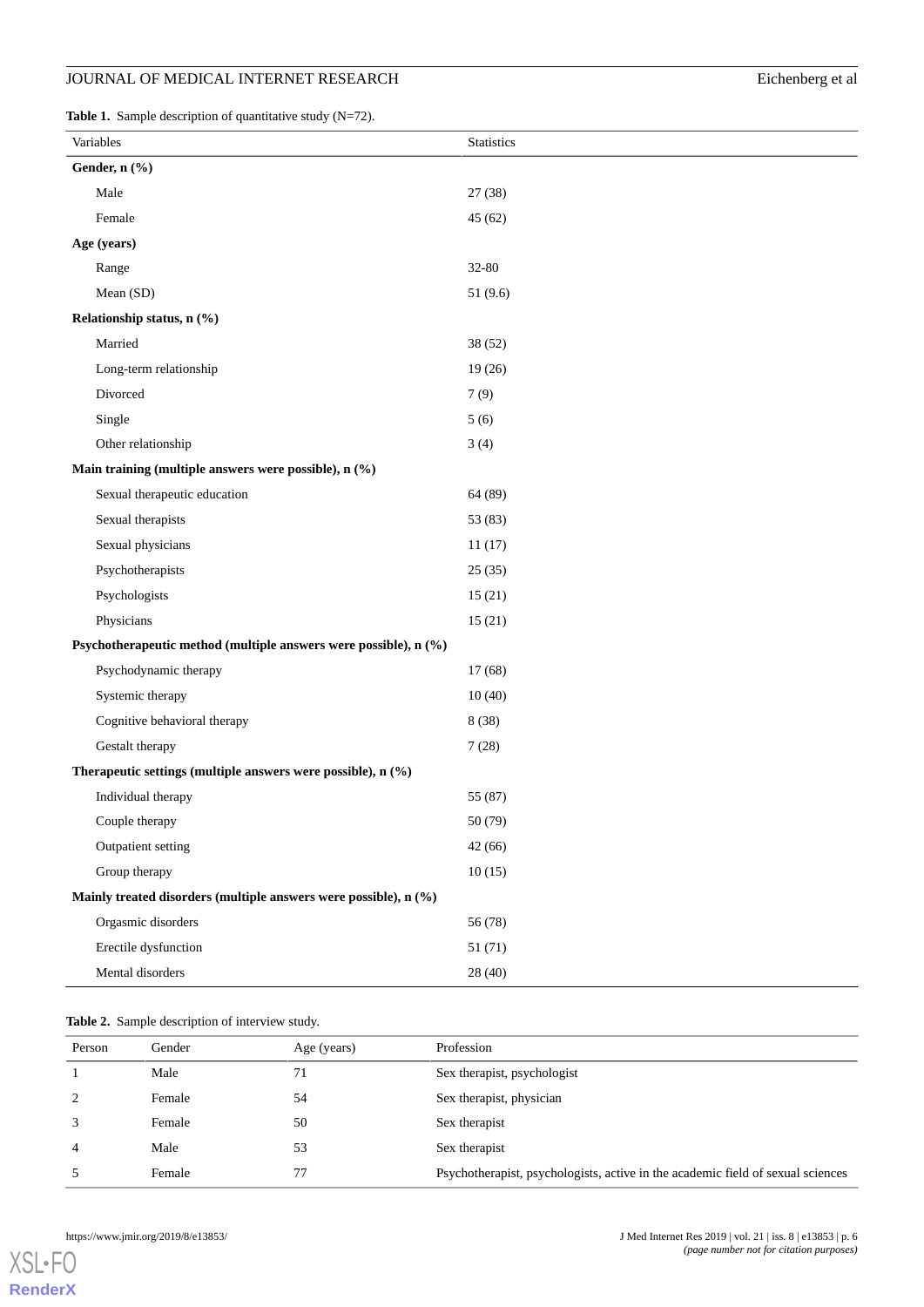# *Results*

# **Online Survey**

#### *Previous Knowledge of Sex Robots*

To find out how well known the topic of sex robots is among therapists and physicians, we asked them whether they had already heard or read about sex robots or seen something about them. A total of 56 participants of the sample (77%, 56/72) had already heard of sex robots. The majority received their information via the internet (51%, 29/56). Approximately one-third (32%, 18/56) said they had heard about them at a further training course and another 30% (17/56) reported to have read about sex robots in a scientific journal.

#### *General Attitudes Toward Sex Robots*

The question "How positive do you generally rate the existence of sex robots?" was analyzed on the basis of frequencies. Participants were allowed to indicate their percentage score based on an interval from 0% to 100%. The mean was 32% (SD 29.27). Accordingly, the existence of sex robots was not rated as very positive. The majority of respondents believed that sex with a robot could not replace sex with a human being (90%, 65/72). More than half of the participants would define sex with a robot as masturbation (58%, 42/72).

The participants of this study were asked which use of sex robots would be imaginable for them. To be able to assess this, we provided various situations, motives, and robot use patterns, whereby the interviewees were able to indicate which use of sex robots would be conceivable. The responses [\(Table 3](#page-7-0)) showed that the sample (N=72) had different attitudes toward the general use of sex robots. Only 8 out of 72 respondents (11%, 8/72) stated that the use of sex robots was not conceivable for them. The majority of participants stated that they could imagine the use of sex robots for physically disabled people (65%, 47/72) and for living out certain sexual fantasies (61%, 44/72). However, the idea that sex robots can help to experience a trusting sexual relationship got the least approval by survey participants (5%, 4/72). In the open response category, 2 persons indicated that any use of sex robots would be imaginable, and 1 person suggested the use of sex robots in connection with sexuality for older people.

#### *Potential of Sex Robots as a Therapeutic Tool*

One part of the questionnaire related to the potential of sex robots as a tool in sex therapy as well as to the idea of recommending sex robots in the role of a practitioner (eg, "If you think about your practice and your experience: which use of sex robots would be conceivable for you as a practitioner for your patients?"). The participants were asked about their imaginable use of sex robots, judging by their work and experiences as a therapist.

At the time of the survey, none of the respondents had already recommended the use of sex robots to a patient. Some sex therapists recommended the use of sex toys to their patients, for example, as a couple exercise at home. Other therapists completely disagreed and declined such recommendations. Overall, almost half of all respondents (45%, 33/72) could imagine recommending sex robots in therapy. The entire sample was asked about therapeutic situations in which they would consider the use of sex robots conceivable. The answers to the question about imaginable situations for the general use of sex robots showed a similar frequency distribution as the question about imaginable situations from the point of view of the practitioner. Most of the respondents could imagine the use for people with physical disabilities (61%, 44/72), to live out sexual fantasies (48%, 35/72), and for people living in isolated environments, for example, prisons (44%, 32/72). In comparison with the question regarding which use of sex robots would be generally conceivable for the participants, it was noticeable that the respondents were less in favor of recommending sex robots in a therapeutic setting.

#### *Use in Various Sexual Disorders*

In the questionnaire, we asked sex therapists and physicians which diagnoses (eg, based on 10th revision of the International Statistical Classification of Diseases and Related Health Problems, ICD) they regarded as suitable for the use of sex robots and for which purposes they would recommend a sex robot to support therapy. To answer this question, diagnoses from the ICD-10 and possible problems were mentioned. One-third (33%, 24/72) rejected any use for their patients. Only 19% (14/72) could imagine using sex robots for patients who wanted to improve their sexual relationship. The most frequent use was conceivable in *patients with social anxiety that prevents a sexual life* (50%, 36/72), for patients who do not have a partner and still want to have a sex life without having to resort to prostitution or fleeting acquaintances (50%, 36/72), and in patients with *ejaculatio praecox* (47%, 34/72). [Table 4](#page-8-0) gives a detailed overview of the results.

In addition, the participants were asked via open questions for which other patient groups they considered the use of sex robots as useful. This option had been used 25 times. Overall, 2 therapists added that they could see benefits for older people and patients suffering from dementia. Furthermore, 4 people mentioned *pedophile patients* in the open response category. Another 4 emphasized the use in the context of social anxieties and 7 persons stated that the use of sex robots had to be decided on an individual basis. The remaining 8 people named other diagnoses, such as autism or ejaculatio praecox.

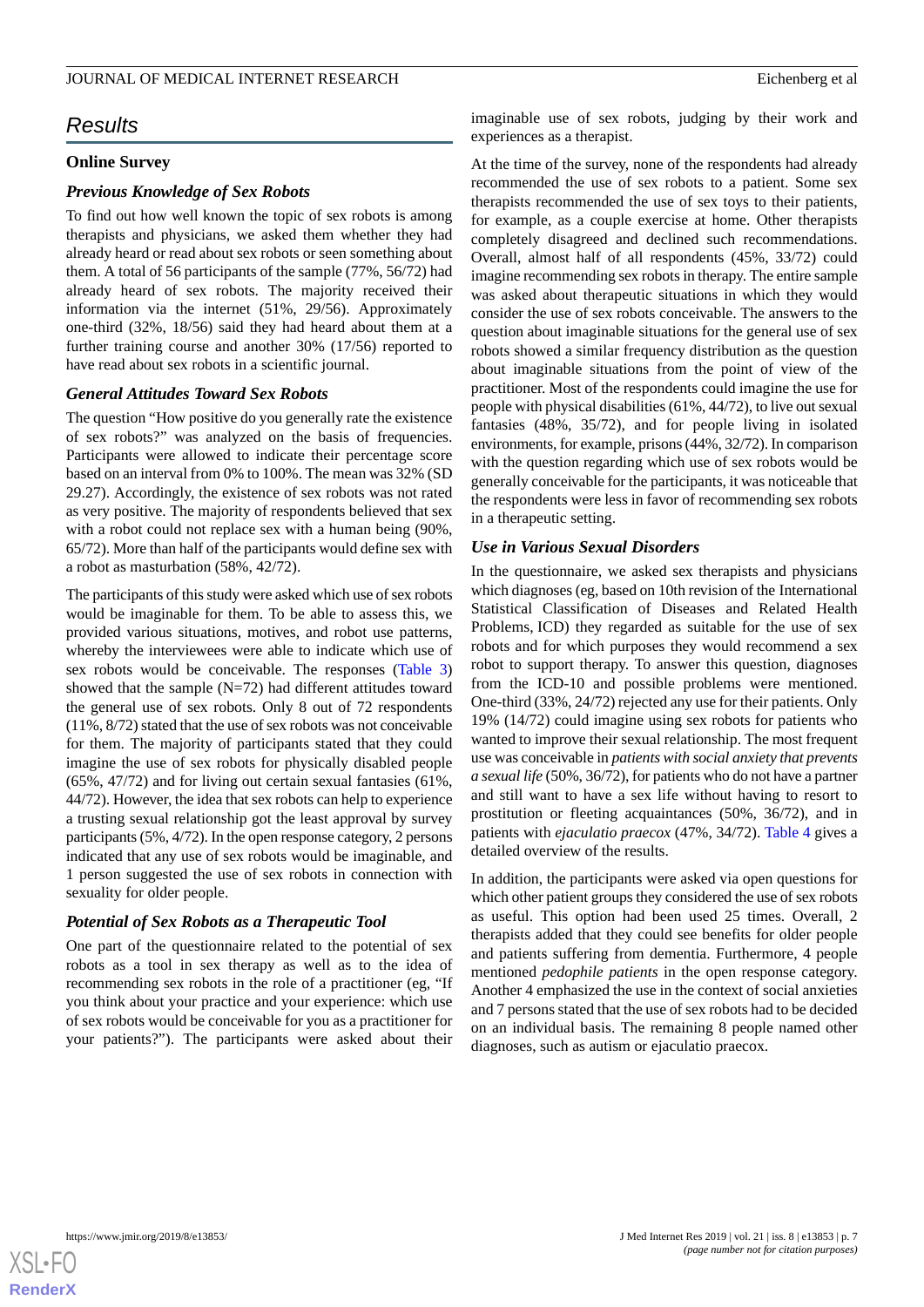# JOURNAL OF MEDICAL INTERNET RESEARCH Eichenberg et al

<span id="page-7-0"></span>**Table 3.** Attitudes toward different uses of sex robots (N=72).

| Imaginable use of sex robots                                                                                               | Statistics, n (%) |
|----------------------------------------------------------------------------------------------------------------------------|-------------------|
| For physically handicapped persons                                                                                         | 47(65)            |
| To be able to live out certain sexual fantasies                                                                            | 44(61)            |
| In isolated environments, for example, prisons, space stations, etc                                                        | 36(50)            |
| To temporarily replace a human sexual partner                                                                              | 34(47)            |
| To be able to experience a sexual relationship when, for certain reasons, a sexual relationship with a person cannot arise | 34 (47)           |
| Instead of prostitution                                                                                                    | 31(43)            |
| To improve general psychological well-being                                                                                | 30(41)            |
| As a sex toy in the relationship                                                                                           | 30(41)            |
| Out of sexual interest                                                                                                     | 30(41)            |
| To discover sexual pleasure for yourself (again)                                                                           | 28 (38)           |
| To learn sexual practices                                                                                                  | 27(37)            |
| As a remedy for loneliness                                                                                                 | 24(33)            |
| Instead of cheating on the partner                                                                                         | 23(31)            |
| For pornographic movies                                                                                                    | 23(31)            |
| To make forms of sexual harassment/sexual violence more tangible for training and prevention purposes                      | 23(31)            |
| Out of technological interest                                                                                              | 22(30)            |
| To expand your own sexual practices                                                                                        | 20(27)            |
| To have sex regularly                                                                                                      | 19(26)            |
| As a remedy for boredom                                                                                                    | 18(25)            |
| For mixed group sex with humans and sex robots                                                                             | 14(19)            |
| To practice intimacy with someone else                                                                                     | 12(16)            |
| To minimize the risk of sexually transmitted diseases                                                                      | 12(16)            |
| To build a sexual relationship                                                                                             | 11(15)            |
| To facilitate the practice of religious/spiritual abstinence                                                               | 8(11)             |
| To permanently replace a human sexual partner                                                                              | 5(6)              |
| To experience a trustful sexual relationship                                                                               | 4(5)              |
| No use at all would be conceivable                                                                                         | 8(11)             |

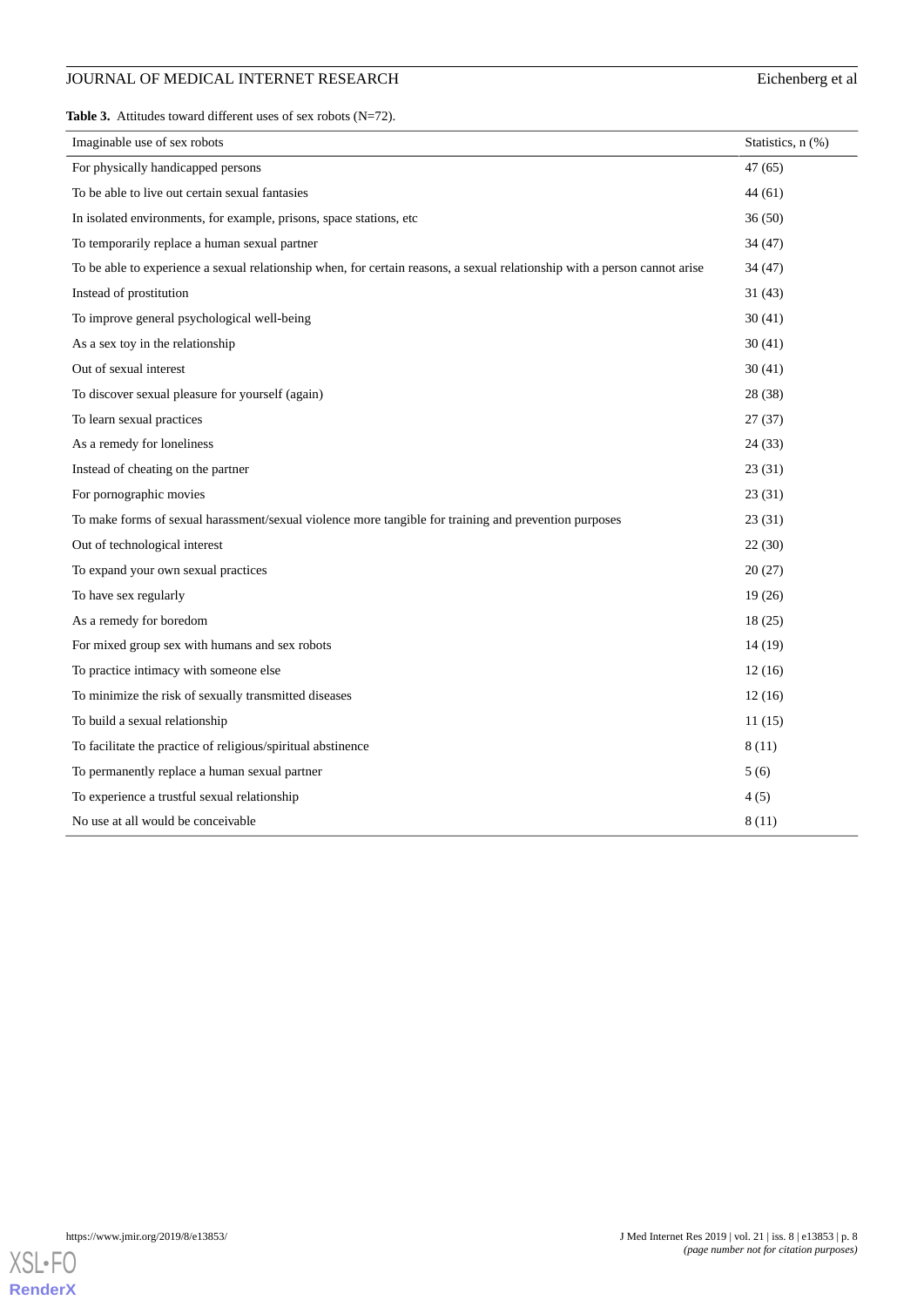# JOURNAL OF MEDICAL INTERNET RESEARCH Eichenberg et al

<span id="page-8-0"></span>Table 4. Evaluation of therapeutic use in different diagnoses and situations (N=72).

| Diagnoses and situations of sex robot use in therapy                                                                                         | Statistics, n (%) |
|----------------------------------------------------------------------------------------------------------------------------------------------|-------------------|
| For patients with social anxiety                                                                                                             | 36(50)            |
| For people who do not have a partner and still want to lead a sex life without having to<br>resort to prostitution or fleeting acquaintances | 36(50)            |
| Ejaculatio praecox                                                                                                                           | 34(47)            |
| Erectile dysfunction                                                                                                                         | 29(40)            |
| Psychoeducation                                                                                                                              | 28 (38)           |
| Orgasm disorders                                                                                                                             | 27(37)            |
| Vaginismus                                                                                                                                   | 23(31)            |
| Paraphilias                                                                                                                                  | 22(30)            |
| Sexual aversion                                                                                                                              | 17(23)            |
| Frigidity                                                                                                                                    | 16(22)            |
| Dyspareunia                                                                                                                                  | 15(20)            |
| Patients who want to improve their sexual relationship with their partner                                                                    | 14 (19)           |
| Sexual maturity crisis                                                                                                                       | 14 (19)           |
| Sex addiction                                                                                                                                | 11(15)            |
| Gender identity disorders                                                                                                                    | 9(12)             |
| Not at all                                                                                                                                   | 24(33)            |

# *Future Use of Sex Robots in Therapy*

In addition, the respondents of the questionnaire were asked future-oriented questions such as "How likely do you think you'll be using sex robots in therapy within the next year/the next 5 years/the next 25 years?" For this question, the participants could choose an answer on 4 scales, ranging from very probable to very unlikely. It was found that 90% (64/72) of the therapists thought that the use of sex robots in therapy within the next year was very unlikely or unlikely. Only 68% (49/72) thought that they were very unlikely or unlikely to recommend a sex robot in the next 5 years, whereas 32% (18/2) thought they would consider it. When asked what would happen

in the next 25 years, therapists were more likely to consider a recommendation. Only 38% (27/72) thought that a recommendation would be (very) unlikely, whereas 62% (45/72) thought it would be highly likely.

The content analysis of the open question whether sex robots will change sexuality showed that the answers could be divided into 3 categories. Some therapists and physicians emphasized positive changes, such as the expansion of sexuality and therapy options. Others noted negative effects, such as the loss and replacement of real human relationships, and some statements can be described as neutral. In total, 46 people gave open answers with 49 units of sense being indicated. [Table 5](#page-8-1) gives an overview of the results.

<span id="page-8-1"></span>**Table 5.** Future changes in sexuality caused by sex robots as predicted by surveyed therapists.

| Category         | Example answers                                                                                                                              | Number of units of senses |
|------------------|----------------------------------------------------------------------------------------------------------------------------------------------|---------------------------|
| Positive aspects | "Expansion of therapy options"; "Relieve tension"; "Enhancing sexual possibilities";<br>"Experience sexual pleasure and emotional attention" | 12                        |
| Neutral aspects  | "Variant of sexuality"; "A new sex toy"; "Comparable to the internet"; "Another option" 17                                                   |                           |
| Negative aspects | "Sensuality gets lost"; "Build pressure"; "Dehumanization of sexuality"; "Prohibiting"<br>practicing with partner"                           | 20                        |

# *Ethical Problems*

In the questionnaire, we also asked therapists to indicate whether using sex robots could lead to ethical issues, with 62% (45/72) of the sample answering this question in the affirmative. To obtain detailed information on possible ethical problems, an open question was asked. In total, 30 persons gave open answers with 34 units of sense being indicated. The content analysis of the open question revealed 5 categories. The first category *dehumanization* described how people are dehumanized by the

[XSL](http://www.w3.org/Style/XSL)•FO **[RenderX](http://www.renderx.com/)**

comparability with robots. However, spending time with sex robots could make people no longer distinguish between humans and robots. The second category *violence* collected responses expressing concerns that the use of sex robots could promote sexual violence. The third category *neglect of interpersonal relationships* referred to statements expressing concerns that interpersonal relationships were disregarded through the use of sex robots. The fourth category was designated as *narcissistic disorders/selfishness*. Some statements related to the concern that selfishness might increase and were summarized in this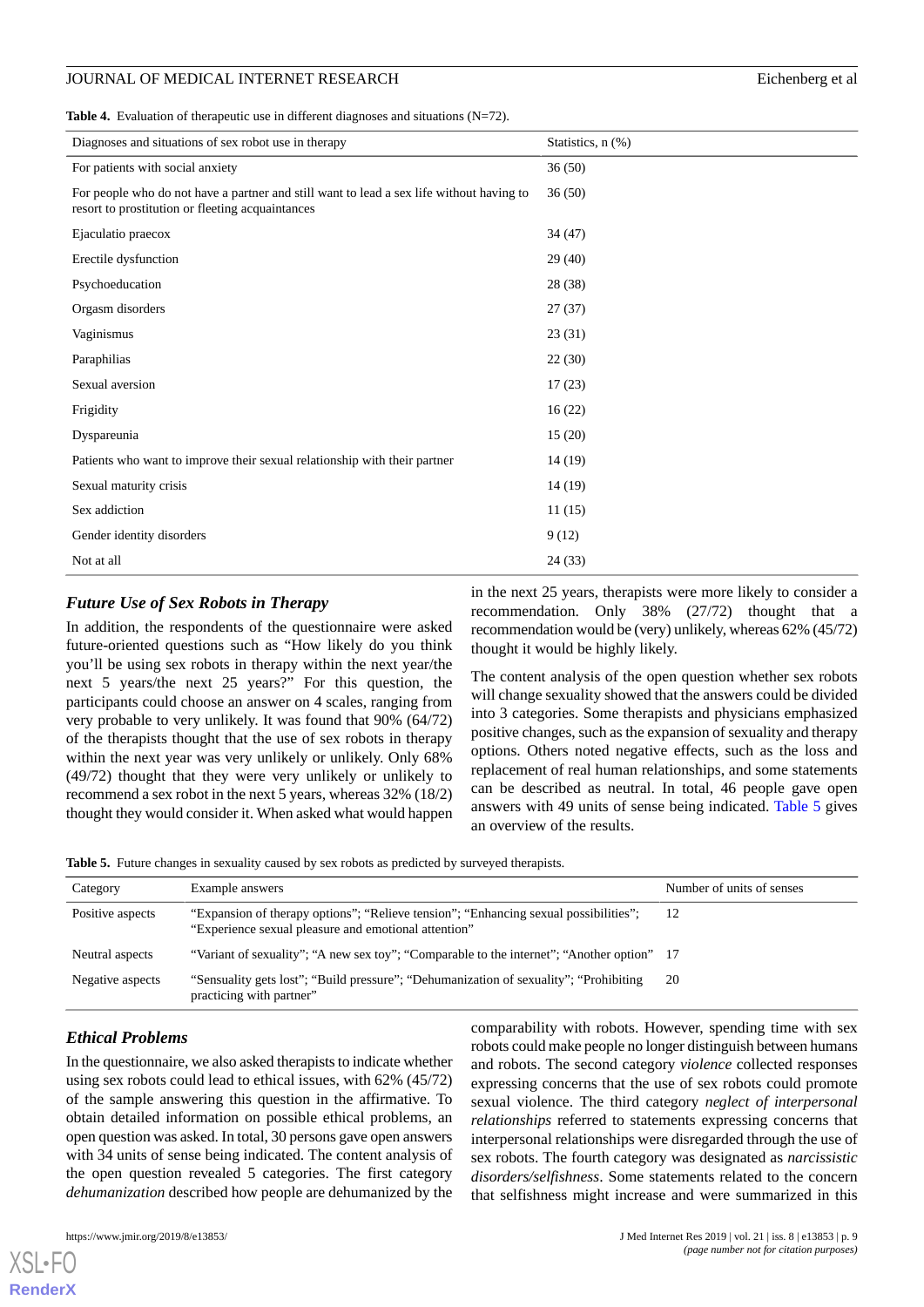#### JOURNAL OF MEDICAL INTERNET RESEARCH EICHENBERGEICHE EIChenberg et al.

category. In the last category, we summarized answers that do not address an ethical problem, such as *promotion of sex addiction*, which imply mental health topics. Isolated statements that did not fit into any of the categories were considerations about the (ethic) rights of robots, especially when artificial

intelligence is so advanced that it resembles human consciousness. It was also stated that sex robots could lead to the misconception that sexual therapy was no longer needed. [Table 6](#page-9-0) gives an overview of the categories of ethical problems that have been identified.

<span id="page-9-0"></span>**Table 6.** Ethical problems as predicted by surveyed therapists.

| Category                                    | Example answers                                                                                                                                                                                               | Number of units of senses |
|---------------------------------------------|---------------------------------------------------------------------------------------------------------------------------------------------------------------------------------------------------------------|---------------------------|
| Dehumanization                              | "No more distinction between robots and human"; "Dehumanization"; "Confusion between 10<br>human and machine"                                                                                                 |                           |
| Violence                                    | "Performing trial offences"; "Risk of crossing borders in sexual contact with people";<br>"Sexual violence"; "Glorification of sexuality with children"                                                       | - 7                       |
| Neglect of interper-<br>sonal relationships | "Partner replacement, that is, no social relationship is established"; "Lack of understanding 6<br>and flexibility in interpersonal relationships"; "Alienation from oneself, other people,<br>and the world" |                           |
| Narcissistic disor-<br>ders/selfishness     | "The tendency to use other people to satisfy one's own needs will increase"; "More nar- 4<br>cissistic disorders"                                                                                             |                           |
| Nonethical problems<br>mentioned            | "Sex addiction": "Addiction development": "Strengthening of sexual dysfunction"                                                                                                                               |                           |

# *Relationship Between Attitude and Sociodemographic Data*

We also tested whether the therapists' and physicians' attitudes differ with regard to gender, age, and profession. The examined attitudes are the conceivable use of sex robots in certain situations, as well as the ability to recommend a sex robot as a practitioner in certain situations and the willingness to recommend a sex robot for certain diagnoses or sexual disorders. Only significant results are presented below.

# **Relationship Between Attitude and Gender**

In the quantitative survey, male and female therapists differed in their attitudes toward sex robots. There was a significant difference between women and men regarding the variable *sex with a robot has therapeutic potential*  $(\chi^2)^2 = 7.5$  N=72; *Phi*=−0.324; *P*=.006), to the effect that men affirmed this variable more often than women. In addition to the question of ethical problems, there was a gender difference, namely, female therapists more often assumed ethical problems than male therapists ( $\chi^2$ <sub>1</sub>=6,0, N=72; *Phi*=0.289; *P*=.01).

#### **Relationship Between Attitude and Age**

There were differences in attitudes toward sex robots in general and also in therapeutic practice between younger and older therapists. There was a significant difference in age with regard to the imaginability of the general use of sex robots ( $\chi^2$ <sub>2</sub>=6.4, N=72; *P*=.03). The post hoc tests in pairs showed that younger therapists (n=30, aged 32-50 years) and middle-aged therapists (n=31, aged 51-60 years) of this sample differed from older therapists (n=11, aged 61-80 years) with regard to the conceivability of a general use of sex robotics. Younger therapists (*U*=84, *Z*=−2.39, *P*=.02) and middle-aged therapists (*U*=90, *Z*=−2.31, *P*=.02) could imagine the use more frequently than older therapists. A significant age difference could also be observed with regard to the recommendation of sex robots for certain diagnoses ( $\chi^2$ <sub>2</sub>=7.2, N=72; *P*=.03). Younger therapists (*U*=96, *Z*=−2.04, *P*=.04) and middle-aged therapists (*U*=99,

*Z*=−2.04, *P*=.04) were more open regarding the recommendation of sex robots.

#### **Relationship Between Attitude and Education**

The therapists also differed in their attitudes toward sex robots with regard to their profession. There was a clear correlation between the profession and the idea of recommending sex robots to patients. A medium positive correlation was found between the recommendation of sex robots in certain situations and the profession *physician* at rho=0.296 and *P*=.01, whereas the profession of sex therapist correlated negatively with this variable at rho=−0.233 and *P*=.049. There was another significant difference regarding *sex with a robot has therapeutic potential*. Physicians (χ<sup>2</sup><sub>1</sub>=4.3, N=72; *Phi*=0.245; *P*=.03) confirmed this variable much more frequently than others. A significant difference could also be observed with regard to ethical problems. The variable *could the use of sex robots lead to ethical problems* was denied by physicians more frequently than by other occupational groups  $(\chi^2_1=4.74, N=72; Phi=0.249;$ *P*=.03).

# *Relationship of Attitude With Affinity to Technology and Personality Traits*

A large part of the sample (88%, 63/72) also completed the TA-EG and the NEO-FFI. Binary logistic regressions were calculated to check whether the general attitude toward sex robots as well as the assessment of the therapeutic potential could be predicted by the factors of NEO-FFI and the scales of TA-EG. However, no relationship could be established between these aspects and the attitudes toward the therapeutic use of sex robots.

# **Definition of Sex Robots: Consumer Products Versus Therapeutic Tools**

One result of the qualitative study is that the subjective definition of sex robots influences the evaluation of them as a therapeutic tool. Two different positions became apparent. One definition understands sex robots as a consumer product that is

[XSL](http://www.w3.org/Style/XSL)•FO **[RenderX](http://www.renderx.com/)**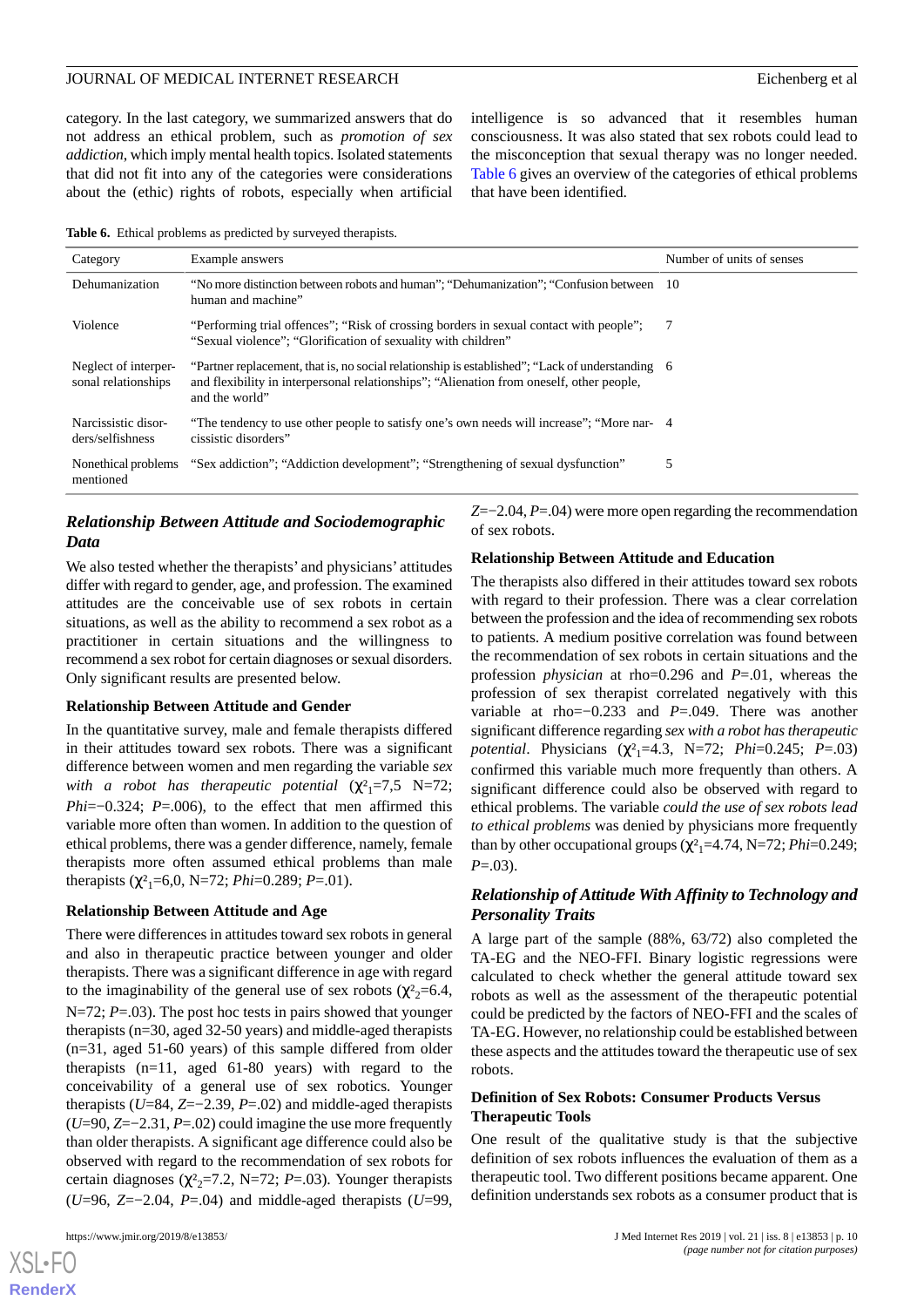only used for physical satisfaction. "As consumer goods, sex robots are not a good development for sexuality and interpersonal relationships." According to the same therapist, sex robots differ from other technical aids (eg, vibrators). Furthermore, 2 people compared sex robots with the *artificial world* of pornography: "I think of sex robots just as critically as sex for sale or pornography—like anything that suggests an artificial world." Another therapist explains "Sex robots interfere with the development of pornography, sex toys, and internet-related sexuality." With regard to this definition, possible problems such as internet sex addiction are mentioned above all. Therapists who defined sex robots primarily as a consumer product assessed their existence and use as negative. In contrast, therapists who defined sex robots as technical or therapeutic devices assessed their existence more positively. One therapist explains "It is important to distinguish between the social use of sex robots, i.e. consumer goods, and sex robots as therapeutic tools in order to identify their therapeutic benefits." Therapists who defined sex robots as therapeutic tools described concrete ideas of how they should look like and work to actually be suitable for therapy. The skin of the robot was most frequently addressed in this context. A therapist described why skin sensation is important: "We know that the bonding hormone oxytocin is produced through skin contact between humans. The question would be if this also works for robots?" Another important point is that the robot body should resemble the human body. For therapists, this means that the robot body portrays an *imperfect* design to convey a healthy body image. The question "What kind of image of a woman is created by such a robot?" is also related to considerations about the optics of the robot. Another important issue was that sex robots should not be *conceived as slaves* but should have their own desires and needs. In addition, they should be able to express those needs, feelings, or desires.

#### **Therapeutic Benefits and Dangers of Sex Robots**

Many thoughts about the therapeutic benefits and dangers of sex robots from the point of view of sex therapists could be collected. Therapists who saw therapeutic benefits in sex robots also expressed ambivalent feelings toward them: "Even though I want to be open for this development, I have ambivalent feelings, for example, when I think of the loss of social skills as a possible consequence."

All therapists described the concern that the use of sex robots could lead to loneliness, *further autonomization of instincts*, and *loss of social skills and loss of interpersonal relationships*. These concerns were based on the therapists' experiences with the negative effects of excessive pornography consumption and on the assumption that *sex robots are part of this development*. The results of the quantitative survey, which showed the strongest agreement among therapists for the use of sex robots in physically handicapped people, in isolated environments, and instead of prostitution, could also be confirmed in the qualitative study. Even therapists who could not imagine any therapeutic use saw a general benefit of sex robots in these areas: "The only thing I could imagine is a benefit for physically handicapped people or even instead of prostitution so that fewer women have to suffer." The therapeutic benefit of sex robots was discussed in the context of different disorders.

#### *Patients With Deviant Sexual Behavior*

The use of sex robots for patients with deviant sexual behavior was discussed by all therapists. Sex robots could have the potential to reduce the sex drive of certain sexually active persons within the framework of therapy. "Whenever sexuality becomes dangerous, the use of sex robots is worth considering if it can protect a real human life." Therapists mention the use of sex robots in the context of sexual violence or rape and in the context of pedophile patients, with the strongest contrast of opinions being seen here. What seems important here is that pedophile patients must be treated differently. For some, an impulse control disorder is predominant, whereas others may be traumatized. Therapists point out that the benefits of sex robots must be decided individually for each specific case: "Pedophile patients are not all the same and it has to be decided here quite individually which patient could benefit from it." For some patients, it could be an opportunity to live out their sexuality with a sex robot. Then, they could discuss in therapy which fantasies were behind it (eg, not being able to cope with an adult). For some patients, the use of sex robots could be a kind of substitute. For others, the stimuli for the abuse of children might intensify. A therapist pointed out the following: "It should be considered that the neuronal connection could be intensified by living out the fantasies with child sex robots in the patients' brain." Another therapist assumed that the abuse would be intensified by the use of child sex robots and underlined "that the production of child sex robots is generally immoral." In contrast to this, another therapist argued that the patient's thoughts, for example during masturbation, could also lower the barrier to committing a crime and that prohibitions—important as they may be—do not necessarily reduce the number of criminal offences, but rather provide an additional attraction for many patients. The therapist argued as follows: "If a child can be protected, then it makes sense to torture a doll instead." Another therapist addressed one's own fear of *triggering* something in the patient by recommending sex robots to pedophile patients. The responsibility of the therapist was also addressed. Does a therapist want to take responsibility for recommending sex robots, even if the therapy with a sex robot turns out to be dangerous and the patient becomes violent? Finally, several therapists addressed the need for further research in this field: "It would need more applied research in this particular area to actually generate therapeutic benefits for pedophile patients."

#### *Patients With Contact Disorders*

The use of sex robots for people with contact disorders—the emotional interaction with another person is limited because of social anxiety—was also controversially evaluated. Those who completely reject the use of sex robots in therapy explained that sex robots are only a solution for loneliness for a short time. The use of sex robots could be seen as a kind of *substitute* or even *escape*, as those patients often experience so much fear to deal with a *real counterpart*. However, the use of sex robots could at least lead to a *1-dimensional satisfaction* or, depending on how sex robots are designed, could even help to practice social behavior and communication about sexuality, desires, needs, and borders.

```
XS-FO
RenderX
```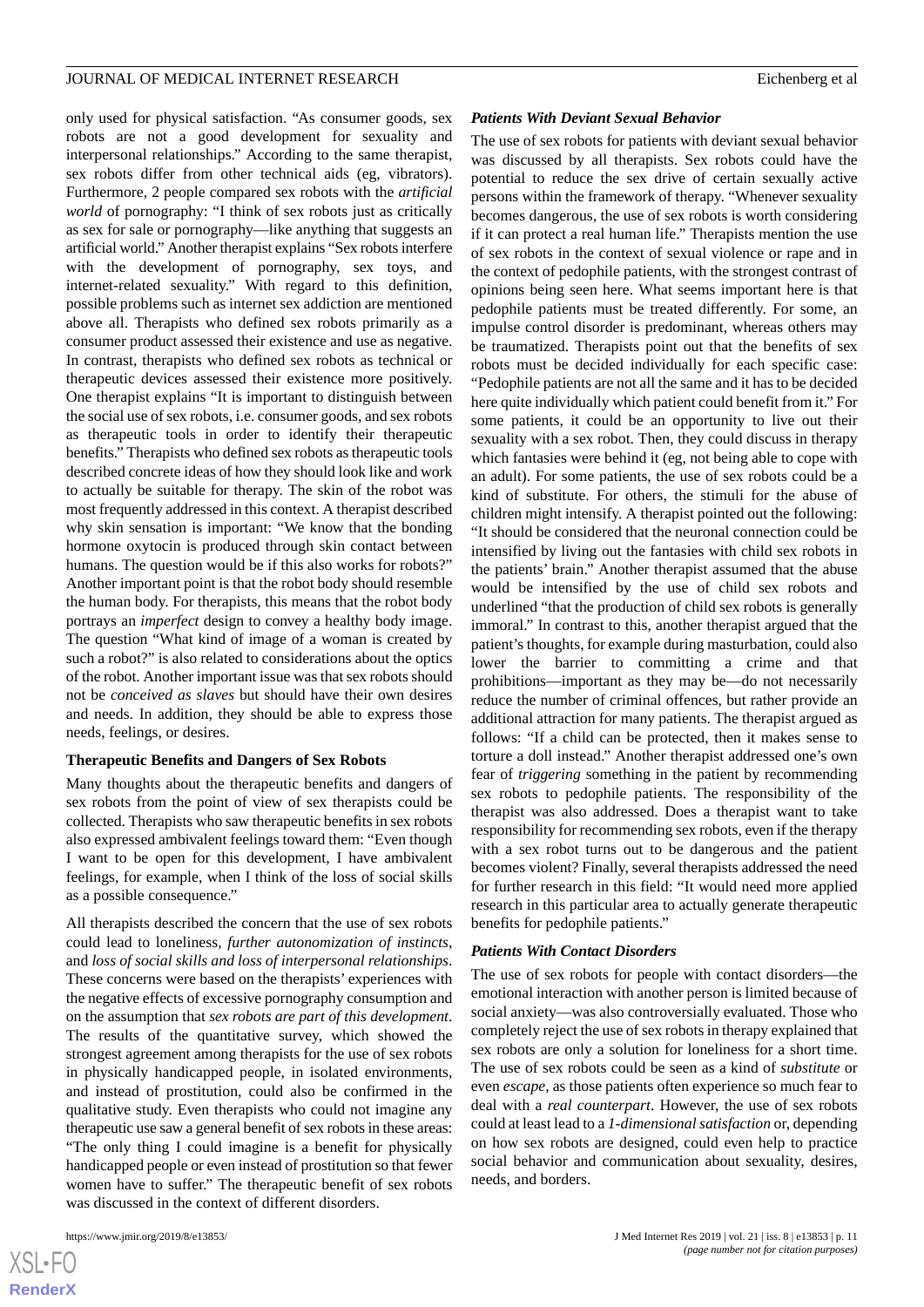#### *Disorders of Female Sexuality*

Some therapists discussed the use of sex robots in the context of the patient's gender, by referring to supposed differences between female and male sexuality, whereby male sexuality was described as more *animal instinctive*. Although all therapists could imagine the use of sex robots in therapy rather for male patients, we can also describe some application areas for female patients. In the context of female sexuality, the therapeutic benefits of sex robots regarding desire and orgasm disorders, vaginismus, and traumatic experiences were discussed: "I could imagine that traumatized women who can ride on a sex robot, for example, and who can do so without fear of being overwhelmed by their sex partner, can benefit from this experience and successively reduce their fears, or that penetration will perhaps only become possible again in the first place." Through a penetration-capable sex robot, women with traumatic experiences, such as sexual violence/rape, could reduce their fears, approach their own sexuality again, and regain access to their own bodies.

#### **Quality of Human-Robot Sexuality**

This category collects considerations relating to the quality of human-robot sexuality. The therapists explained what they understood by healthy sexuality and how sexuality had already changed because of pornography, the internet, and technical equipment. In this context, reflections were made on the question of how sexuality will be further changed by new developments such as sex robots. For therapists, sexuality has something to do with desire, eroticism, and communication. A therapist described the core of sexuality as something mental, but the physical part of it remains unmentioned here: "The core of the sexual event is the mental encounter." Sexuality must be negotiated, and it must go beyond the *technical satisfaction* that a sex robot can offer, "it is also about warmth, appreciation, and respect." Therapists postulated that the quality of a human relationship can never be achieved with a robot that, despite artificial intelligence, comprises inanimate material: "I'm sure a robot can never replace a real human relationship." Some therapists are critical about the future use of sex robots and fear that the quality of human relationships and sexuality could suffer from this development. However, others are certain that an *emotional peak* that humans strive for can never be achieved by robot sex. There is agreement that sex robots will play a growing role in sexuality and sexual therapy in the future: "I am sure that sex robots will be an important topic in the future—this development will come." All therapists argued that sex robots should not be seen as a substitute for human relationships and sexuality. Nevertheless, some therapists also see the potential of sex robots for sexuality. Sex robots could increase sexual satisfaction and provide an opportunity for more experimentation and sexual imagination.

#### **Interview Study**

Core Categories. The aim of the qualitative study was to gain more detailed insights into possible therapeutic uses of sex robots for different types of patients. Overall, 3 categories were generated as follows: (1) definition of sex robots: consumer goods versus therapeutic aids, (2) benefits and dangers of sex robots, and (3) quality of robot sexuality.

# *Discussion*

#### **Principal Findings**

#### *Summary Discussion*

Following the uses and gratifications approach, this study is one of the first ones to systematically explore motives, possible application scenarios, and attitudes of sex therapists toward sex robots as a tool in sexual therapy. The presented results about the possible therapeutic use of sex robots (eg, for patients with contact disorders, patients with deviant sexual behavior, and patients with different sexual disorders) complement the few considerations about sex robots that have been existing in the scientific discourse so far. The participants in the quantitative study were to a large extent already familiar with sex robots (77%), but there were also therapists who stated that they had not heard or read anything about them yet. This is mainly because of the fact that sex robots are a very young field of research, and experiences in the therapeutic context have not been available yet.

# *Skepticism Versus Openness Toward Sex Robots*

On the one hand, this study shows that therapists and physicians are generally skeptical toward sex robots. The existence of sex robots was not rated as very positive. On the other hand, only few respondents stated that the use of sex robots was not conceivable for them and almost half of all respondents could imagine recommending sex robots for therapy. The fact that therapists initially adopted a critical and cautious attitude toward the *introduction* of a new technology for therapeutic purposes was also known in the context of other electronic mental (e-mental) health implementations (eg, telephone or online therapy) [[34](#page-14-25)]. In addition, sex robots are socially controversially discussed and have new fully automated options with artificial intelligence. On the basis of this background, the study shows that the surveyed therapists and physicians are relatively open toward this development.

In the meaning of expectancy-value theory, an attitude (A) toward an object (object O) can be expressed in a function of beliefs (B) toward this object and the evaluations (E) of these expectations. We would like to use this theoretical thinking to better understand the ambivalent attitude of therapists between skepticism and openness. The results of this study provide an insight into the beliefs and evaluations of therapists. It was shown that there are various ethical concerns. These beliefs influence the attitude toward sex robots. For example, it became clear that female therapists and physicians expressed more ethical concerns about sex robots in this survey and rated them more negatively than male therapists. We were able to determine that the ethical evaluation of sex robots strongly depends on whether they are classified as sexual aids, along other sex toys (and their use is normalized), or whether they are understood as a different category, namely, not as objects used *for* sex, but as *social actors* with whom one has sex. The results also show that not only the subjective definition of sex robots and ethical concerns influence the view of therapeutic benefit, but also expectations of the quality of human-robot sexuality. Furthermore, the attitudes toward sex robots as a therapeutic

```
XS\cdotFC
RenderX
```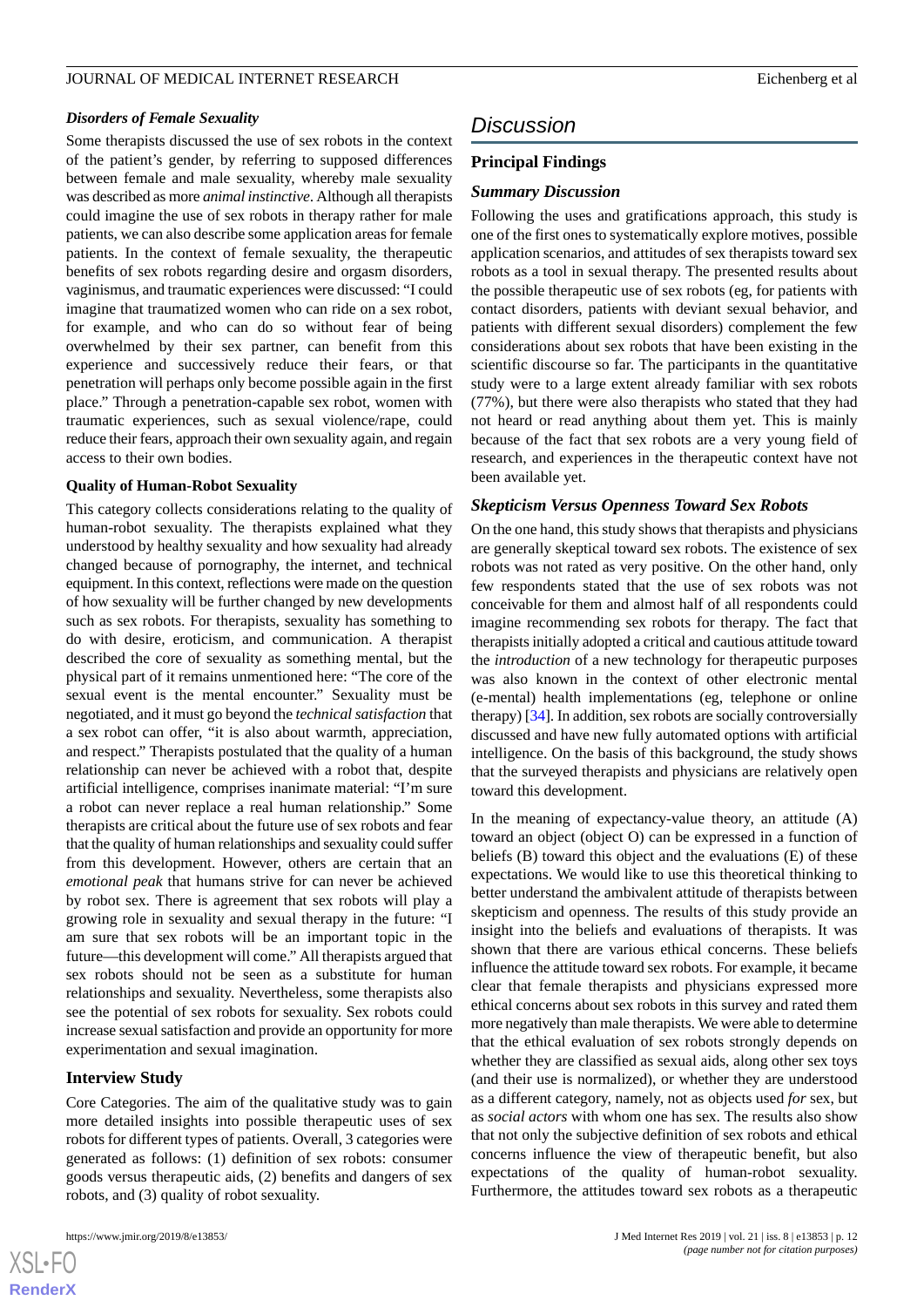tool were very heterogeneous (see *Relationship Between Attitude and Sociodemographic Data*).

#### **Comparison With Prior Work**

#### *Gender Differences*

A comparison with existing research results reveals interesting similarities and differences between the attitudes of therapists and the general population toward sex robots. Both the study of the general population and of the therapists indicated significant gender differences. Women rated sex robots more critically than men. Scheutz and Arnolds [[25\]](#page-14-16) assume that different judgments about the appropriateness between male and female participants in their survey could come from market and media forces that specifically address heterosexual men as customers and users. Another explanation could lie in the fact that heteronormative ideas of male hegemony are mirrored in the design of current sex robots. Especially in this context, representatives of the radical feminist extensively argue that promoting the development of sex robots reveals a compulsive attitude toward women's bodies [[35\]](#page-14-26). In addition, Sullins [\[36](#page-14-27)] argues that sex robots "contribute to a negative body image." In the qualitative study, it became clear that sex therapists attach great importance to the physical design of sex robots when it comes to using them for therapeutic purposes. However, they clearly distinguish therapeutic robots from *pornographic sex robots*. Moreover, they advocate that sex robots should be available in different body shapes to promote a realistic and healthy body image. Kubes [\[37](#page-15-0)] assumes that the development of sex robots offers a great potential for reducing stereotypes and promoting diversity but current trends in sex robotics, however, do not explore these possibilities. In this study, it became clear that the therapists interviewed took a gender role-conform perspective as shown by the fact that a distinction was made between *male* and *female* sexuality. Moreover, therapists assumed that male rather than female patients could benefit from sex robots. Despite critical attitudes of women themselves and the gender-conform position previously described, possible benefits for female patients were also discussed.

# *Caution Among Therapists*

With regard to the possible benefit of sex robots as a therapeutic tool, the general population [\[26](#page-14-17)] was more open-minded than the therapists surveyed in this study. Therapists were even more reluctant when it came to recommending sex robots in therapy. This shows a hesitant attitude toward taking responsibility for the use of sex robots in a therapeutic context. On the one hand, this reluctance could be related to the experiences of the therapists. Some therapists evaluate the development of sex robots in line with internet and pornography and mainly observe the negative effects of internet sex addiction in their daily practice. On the other hand, technical and ethical questions regarding treatment are not clarified, which can lead to uncertainty and restraint. A differentiated evaluation of the results in this context shows that not all therapists and physicians have this restraint. Psychologists and sex therapists were more critical concerning the recommendation of sex robots as a treatment tool than physicians. This may be associated with treatment-related considerations; especially, the majority of

 $XS$ -FO **[RenderX](http://www.renderx.com/)** psychodynamic psychotherapists in this survey will probably also reflect the recommendation to patients from the perspective of transference and countertransference phenomena. Therapists could also ask themselves what bonding needs or experiences of early childhood could be projected onto sex robots by their patients. In the therapeutic context, the question of which early object relationships are represented by the robot may be also interesting. For psychoanalytically oriented therapists, the rule of abstinence may play a role as well when it comes to recommending sex robots in therapy. In contrast to systemically trained therapists, psychodynamically trained therapists in these interviews generally spoke out against a direct recommendation of sex toys in sex therapy. These considerations are supported by studies in which psychodynamic therapists were more critical of new media such as internet interventions than, for example, cognitive behavioral therapists [[38\]](#page-15-1).

#### *Patients With Deviant Sexual Behavior*

With regard to the treatment of pedophile patients, the results showed the opposite picture compared with attitudes in the general population. Although the general population is strongly against the use of sex robots in this context  $[25]$  $[25]$ , it is controversially discussed by the therapists surveyed in this study. In this context, the consideration was expressed that the use of child sex robots could lead to the prevention of actual children's abuse. Similar thoughts have already been discussed in pornography research. However, studies have concluded that violent pornography is more likely to increase aggressiveness and therefore has no cathartic effects [\[39](#page-15-2)]. The considerations to live out sexual violence and sexual abuse with robots also lead to the question whether there are limits to how a robot should be handled. However, this is a question for the research of robot ethics [\[40](#page-15-3)].

# *Differences in Age*

In the context of age effects, it would be obvious to assume that the younger generation's knowledge and openness to technology should also manifest itself in different attitudes toward sex robots. In line with this expectation, the survey found significant differences between younger and older therapists. Younger therapists were actually more open to the topic. Other studies in the field of e-mental health applications also found similar age differences between therapists, for example, in their attitudes toward the internet and online therapy [[41\]](#page-15-4).

#### *Affinity to Technology*

Other studies also showed that the negative evaluation of robots is generally a factor that influences attitudes toward sex robots [[28\]](#page-14-19). In this study, no association with attitudes toward sex robots in relation to the evaluation of negative consequences of technology (TA-EG subscale) was found.

#### *Personality Traits*

Consistent with our findings that personality traits have no influence on respondents' attitudes toward sex robots, Szczuka et al [\[27](#page-14-18)] also found in their study that personality traits have no effect on the purchase of sex robots.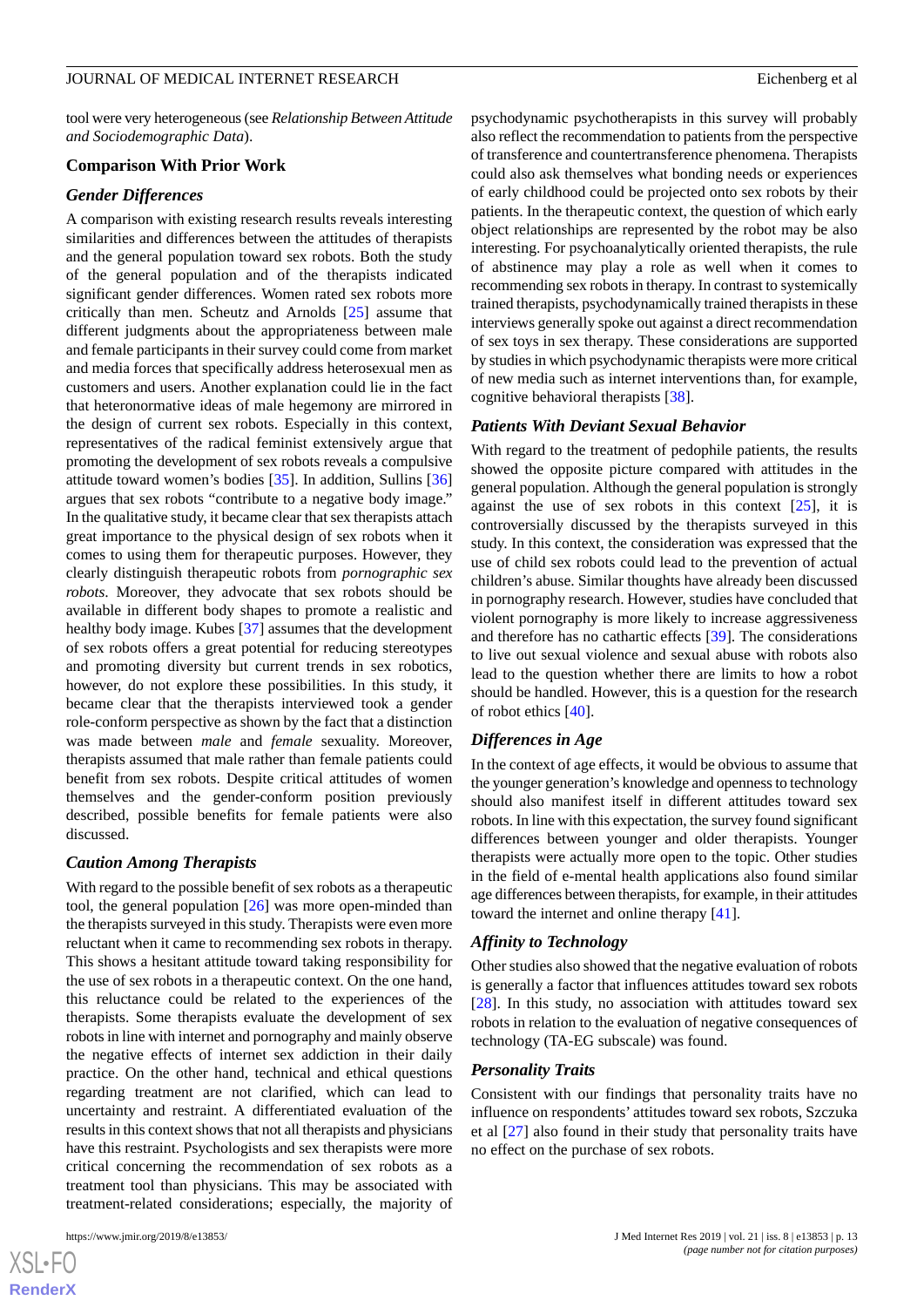# **Limitations**

There are some methodological limitations to this study. Owing to the small sample size, the results of this study need to be interpreted with caution. For this reason, the results are not representative. Comparable online survey studies with psychotherapists, however, show even lower response rates than ours [[42\]](#page-15-5). One could assume that especially therapists interested in technology, who have a positive attitude toward robots, took part in this study. On the other hand, it also needs to be considered that mainly participants with a negative attitude might have participated. In this survey, we could not find any bias, as we got both positive and negative opinion patterns.

Another limitation of this study is that not all respondents shared the same level of knowledge about sex robots. The provision of a stimulus in the questionnaire such as images or film clips to define sex robots makes it possible to survey the same level of knowledge. In this survey, we refrained from using this kind of stimulus as the state of research is still so young that there is hardly any illustrative material available. In addition, media representations of intimate human-robot relationships show stereotypical gender roles and heteronormativity [[21\]](#page-14-12).

In spite of the small sample, the investigations provide first exploratory results.

# **Implications for Research and Practice**

Further research on a larger sample of therapists is necessary to gain a more differentiated picture of the therapeutic potential. Similar to other authors before us, we conclude that ethical responsibility in the digital age cannot be perceived as a *critical distance* from technological development but is effective when sexual scientists play an active role in shaping a technology that can be used to promote sexual health, nonviolence, and sexual diversity [\[5](#page-13-4)]. The topic should also be integrated into the training of sex therapists to form opinions beyond media images and to point out therapeutic options. Instead of criticizing only dystopian visions of harmful sex robots, it is recommended to develop robots with positive effects on sexual education, sexual therapy, sexual counseling, and sexual well-being for interested groups. In future research, the different applications of robotic sex (eg, hardware robots and software robots) should be investigated in a differentiated way. The therapists' experiences with expert knowledge in robot technology and/or robot therapy should be included. The use of robots as a future tool in sex therapy still leaves many moral, ethical, and treatment-related questions unresolved, which need further research and evaluation.

# **Acknowledgments**

The authors thank Hogrefe for providing the NEO-FFI and the authors of the TA-EG. The authors thank Jessica Huss, MSc, and Cornelia Küsel, MA, for their scientific support. The authors also gratefully acknowledge all participants for giving their time.

# <span id="page-13-8"></span>**Conflicts of Interest**

None declared.

# **Multimedia Appendix 1**

<span id="page-13-0"></span>Interview Guide. [[PDF File \(Adobe PDF File\), 13KB-Multimedia Appendix 1](https://jmir.org/api/download?alt_name=jmir_v21i8e13853_app1.pdf&filename=442d542c30dde8ac2bac774fba259bf8.pdf)]

# <span id="page-13-2"></span><span id="page-13-1"></span>**References**

- <span id="page-13-3"></span>1. Cheok A, Levy D, Karunanayaka K, Morisawa Y. Love and sex with robots. In: Nakatsu R, Rauterberg M, Ciancarini P, editors. Handbook of Digital Games and Entertainment Technologies. Heidelberg: Springer; 2017:833-858.
- <span id="page-13-4"></span>2. Davis M. After the clinic? Researching sexual health technology in context. Cult Health Sex 2015;17(4):398-411. [doi: [10.1080/13691058.2014.928371\]](http://dx.doi.org/10.1080/13691058.2014.928371) [Medline: [24955722\]](http://www.ncbi.nlm.nih.gov/entrez/query.fcgi?cmd=Retrieve&db=PubMed&list_uids=24955722&dopt=Abstract)
- <span id="page-13-5"></span>3. Allen A, Kannis-Dymand L, Katsikitis M. Problematic internet pornography use: the role of craving, desire thinking, and metacognition. Addict Behav 2017 Dec;70:65-71. [doi: [10.1016/j.addbeh.2017.02.001](http://dx.doi.org/10.1016/j.addbeh.2017.02.001)] [Medline: [28214738\]](http://www.ncbi.nlm.nih.gov/entrez/query.fcgi?cmd=Retrieve&db=PubMed&list_uids=28214738&dopt=Abstract)
- <span id="page-13-6"></span>4. Marsh A. Electronic Journal of Human Sexuality,Volume 13. 2010. Love among the Objetcum Sexuals URL: [http://www.](http://www.ejhs.org/volume13/ObjSexuals.htm) [ejhs.org/volume13/ObjSexuals.htm](http://www.ejhs.org/volume13/ObjSexuals.htm)
- <span id="page-13-7"></span>5. Döring N. [From internet sex to robotic sex: state of research and challenges for sexology]. Z Sex-Forsch 2017 Mar 22;30(01):35-57. [doi: [10.1055/s-0043-101471](http://dx.doi.org/10.1055/s-0043-101471)]
- 6. Grout V. Omics Online. Robot Sex: Ethics and Morality URL: [https://www.omicsonline.org/open-access/](https://www.omicsonline.org/open-access/robot-sex-ethics-and-morality-2090-9888-1000e104.php?aid=67397) [robot-sex-ethics-and-morality-2090-9888-1000e104.php?aid=67397](https://www.omicsonline.org/open-access/robot-sex-ethics-and-morality-2090-9888-1000e104.php?aid=67397)
- 7. Kuo I, Broadbent E, McDonald B. Designing a robotic assistant for healthcare applications. In: Proceedings of the Health Informatics New Zealand Conference. 2008 Oct 15 Presented at: Health Informatics New Zealand (HINZ); October 15, 2008; Rotorua, New Zealand.
- 8. Forrester L, Roy A, Hafer-Macko C, Krebs HI, Macko R. Task-specific ankle robotics gait training after stroke: a randomized pilot study. J Neuroeng Rehabil 2016 Jun 02;13(1):51 [\[FREE Full text\]](https://jneuroengrehab.biomedcentral.com/articles/10.1186/s12984-016-0158-1) [doi: [10.1186/s12984-016-0158-1](http://dx.doi.org/10.1186/s12984-016-0158-1)] [Medline: [27255156](http://www.ncbi.nlm.nih.gov/entrez/query.fcgi?cmd=Retrieve&db=PubMed&list_uids=27255156&dopt=Abstract)]

[XSL](http://www.w3.org/Style/XSL)•FO **[RenderX](http://www.renderx.com/)**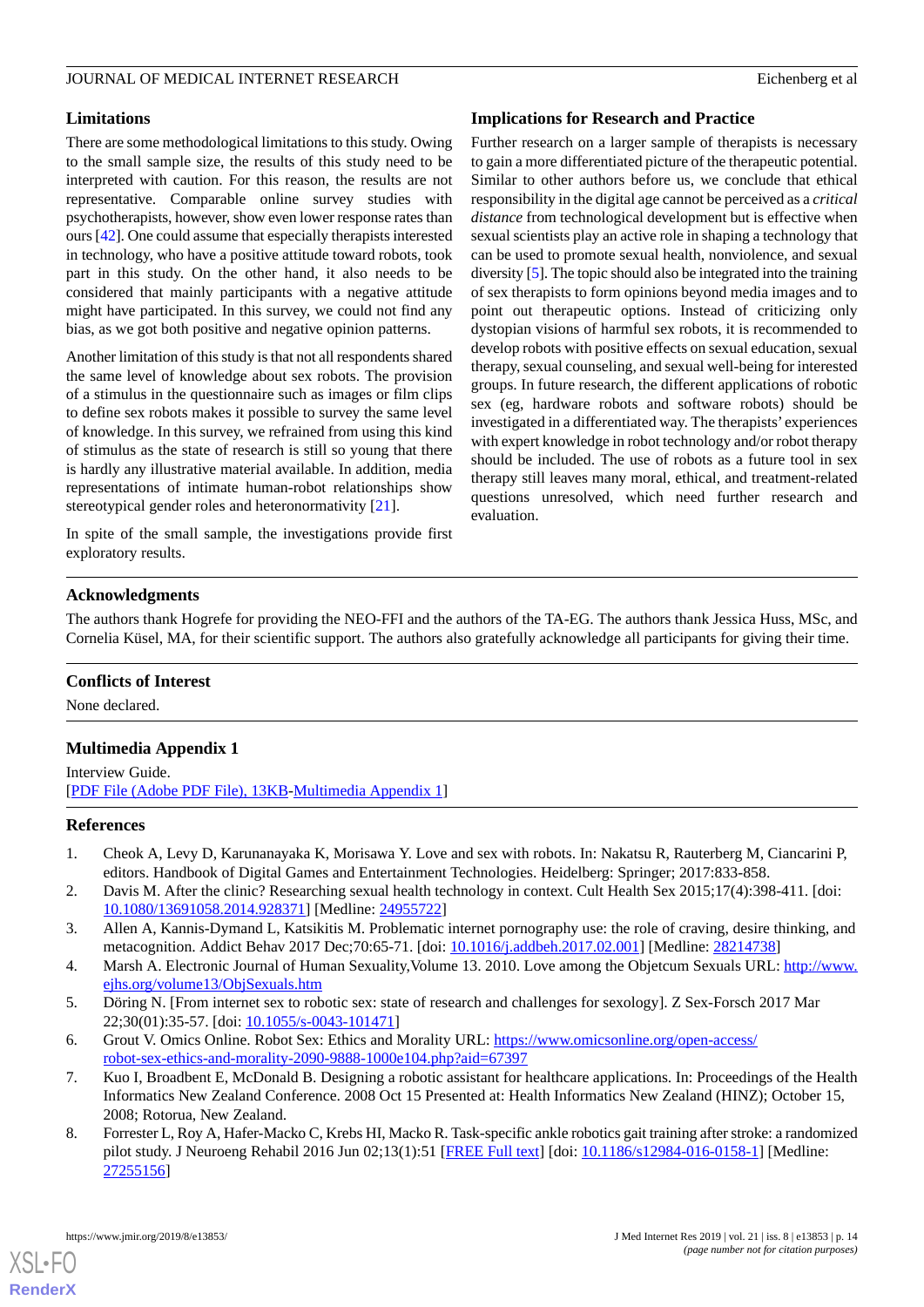- <span id="page-14-0"></span>9. Cavallo F, Esposito R, Limosani R, Manzi A, Bevilacqua R, Felici E, et al. Robotic services acceptance in smart environments with older adults: user satisfaction and acceptability study. J Med Internet Res 2018 Dec 21;20(9):e264 [[FREE Full text](http://www.jmir.org/2018/9/e264/)] [doi: [10.2196/jmir.9460\]](http://dx.doi.org/10.2196/jmir.9460) [Medline: [30249588\]](http://www.ncbi.nlm.nih.gov/entrez/query.fcgi?cmd=Retrieve&db=PubMed&list_uids=30249588&dopt=Abstract)
- <span id="page-14-1"></span>10. So W, Wong MK, Lam W, Cheng C, Ku S, Lam K, et al. Who is a better teacher for children with autism? Comparison of learning outcomes between robot-based and human-based interventions in gestural production and recognition. Res Dev Disabil 2019 Mar;86:62-75. [doi: [10.1016/j.ridd.2019.01.002\]](http://dx.doi.org/10.1016/j.ridd.2019.01.002) [Medline: [30677695](http://www.ncbi.nlm.nih.gov/entrez/query.fcgi?cmd=Retrieve&db=PubMed&list_uids=30677695&dopt=Abstract)]
- <span id="page-14-3"></span><span id="page-14-2"></span>11. Bilyea A, Seth N, Nesathurai S, Abdullah HA. Robotic assistants in personal care: a scoping review. Med Eng Phys 2017 Dec;49:1-6. [doi: [10.1016/j.medengphy.2017.06.038\]](http://dx.doi.org/10.1016/j.medengphy.2017.06.038) [Medline: [28734874\]](http://www.ncbi.nlm.nih.gov/entrez/query.fcgi?cmd=Retrieve&db=PubMed&list_uids=28734874&dopt=Abstract)
- <span id="page-14-4"></span>12. Nappi R, Ferdeghini F, Abbiati I, Vercesi C, Farina C, Polatti F. Electrical stimulation (ES) in the management of sexual pain disorders. J Sex Marital Ther 2003;29(Suppl 1):103-110. [doi: [10.1080/713847129](http://dx.doi.org/10.1080/713847129)] [Medline: [12735094\]](http://www.ncbi.nlm.nih.gov/entrez/query.fcgi?cmd=Retrieve&db=PubMed&list_uids=12735094&dopt=Abstract)
- <span id="page-14-6"></span><span id="page-14-5"></span>13. CNN. What the sex robots will teach us URL:<http://edition.cnn.com/2016/12/01/health/robot-sex-future-technosexuality/>
- 14. Levy D. Love and Sex with Robots : The Evolution of Human-Robot Relationships. New York, NY: Harper; 2007.
- <span id="page-14-8"></span><span id="page-14-7"></span>15. Döring N, Pöschl S. Sex toys, sex dolls, sex robots: our under-researched bed-fellows. Sexologies 2018 Jul;27(3):e51-e55 [[FREE Full text](https://doi.org/10.1016/j.sexol.2018.05.009)] [doi: [10.1016/j.sexol.2018.05.009\]](http://dx.doi.org/10.1016/j.sexol.2018.05.009)
- 16. Ferguson A. The Sex Doll: A History. London: McFarland; Oct 01, 2010:2010.
- <span id="page-14-9"></span>17. Sharkey N, Wynsberghe AV, Robbins S, Hancock E. Foundation for Responsible Robotics. Our sexual future with robots URL: [https://responsible-robotics-myxf6pn3xr.netdna-ssl.com/wp-content/uploads/2017/11/](https://responsible-robotics-myxf6pn3xr.netdna-ssl.com/wp-content/uploads/2017/11/FRR-Consultation-Report-Our-Sexual-Future-with-robots-.pdf) [FRR-Consultation-Report-Our-Sexual-Future-with-robots-.pdf](https://responsible-robotics-myxf6pn3xr.netdna-ssl.com/wp-content/uploads/2017/11/FRR-Consultation-Report-Our-Sexual-Future-with-robots-.pdf)
- <span id="page-14-10"></span>18. Liberati N. Teledildonics and new ways of "Being in Touch": a phenomenological analysis of the use of haptic devices for intimate relations. Sci Eng Ethics 2017 Dec;23(3):801-823. [doi: [10.1007/s11948-016-9827-5](http://dx.doi.org/10.1007/s11948-016-9827-5)] [Medline: [27757826](http://www.ncbi.nlm.nih.gov/entrez/query.fcgi?cmd=Retrieve&db=PubMed&list_uids=27757826&dopt=Abstract)]
- <span id="page-14-11"></span>19. Richardson K. Sex robot matters: slavery, the prostituted, and the rights of machines. IEEE Technol Soc Mag 2016 Jun;35(2):46-53. [doi: [10.1109/MTS.2016.2554421](http://dx.doi.org/10.1109/MTS.2016.2554421)]
- <span id="page-14-13"></span><span id="page-14-12"></span>20. Ess C. What's love got to do with it? Robots, sexuality, and the arts of being human. In: Norskov M, editor. Social Robots: Boundaries, Potential, Challenges. Farnham: Ashgate Publishing Limited; 2016:57-79.
- <span id="page-14-14"></span>21. Döring N, Poeschl S. Love and sex with robots: a content analysis of media representations. Int J of Soc Robotics 2019 Feb 6:1-13. [doi: [10.1007/s12369-019-00517-y\]](http://dx.doi.org/10.1007/s12369-019-00517-y)
- <span id="page-14-15"></span>22. Katz E, Blumer J, Gurevitch M. Uses and gratifications research. Public Opin Q 1973;37:509-523. [doi: [10.1086/268109](http://dx.doi.org/10.1086/268109)]
- <span id="page-14-16"></span>23. Blumer J. Academic Issues, Scholarly Inquiry. 2019. Uses and Gratifications Research URL: [https://doi.org/10.1002/](https://doi.org/10.1002/9781118841570.iejs0032) [9781118841570.iejs0032](https://doi.org/10.1002/9781118841570.iejs0032)
- <span id="page-14-17"></span>24. Fishbein M, Ajzen I. Belief, Attitude, Intention, and Behavior: An Introduction to Theory and Research. Boston, MA: Addison Wesley; 1975.
- <span id="page-14-18"></span>25. Scheutz M, Arnold T. Are We Ready for Sex Robots? In: Proceedings of the 11th ACM/IEEE Conference on Human-Robot Interaction. 2016 Oct 07 Presented at: 11th ACM/IEEE Conference on Human-Robot Interaction; March 7, 2016; New Zealand URL:<https://hrilab.tufts.edu/publications/scheutzarnold16hri.pdf>
- <span id="page-14-19"></span>26. Eichenberg C, Ostermaier E, Khamis M, Küsel C, Hübner L. [Sexrobotik: Two survey studies on acceptance and usage options in sex therapy]. 2018 Presented at: DGPPN-Kongress; November 29, 2018; Berlin.
- 27. Szczuka J, Krämer N. Not only the lonely—how men explicitly and implicitly evaluate the attractiveness of sex robots in comparison to the attractiveness of women, and personal characteristics influencing this evaluation. Multimodal Technologies Interact 2017 Feb 10;1(1):3 [[FREE Full text](https://www.mdpi.com/2414-4088/1/1/3)] [doi: [10.3390/mti1010003\]](http://dx.doi.org/10.3390/mti1010003)
- <span id="page-14-21"></span><span id="page-14-20"></span>28. Richards R, Coss C, Quinn J. Exploration of relational factorsthe likelihood of a sexual robotic experience. In: Cheok AD, Devlin K, Levy D, editors. Love and Sex with Robots: Second International Conference, LSR 2016, London, UK, December 19-20, 2016, Revised Selected Papers (Lecture Notes in Computer Science Book 10237). Cham: Springer International Publishing; 2016:97-103.
- <span id="page-14-23"></span><span id="page-14-22"></span>29. Karrer K, Glaser C, Clemens C, Bruder C. Capture technical affinity? the questionnaire TA-EG. In: Lichtenstein A, Stößel C, Clemens C, editors. [Man at the center of technical systems: 8th Berlin Workshop Human-Machine Systems, 7th to 9th October 2009]. Düsseldorf: VDI Verlag GmbH; 2009:196-201.
- <span id="page-14-25"></span><span id="page-14-24"></span>30. Borkenau P. In: Ostendorf F, editor. [NEO five-factor inventory (NEO-FFI) to Costa and McCrae]. Göttingen: Hogrefe-Verlag; 1993.
- <span id="page-14-26"></span>31. Liamputtong P, Ezzy D. Qualitative research methods. South Melbourne: Oxford University Press; 2005.
- <span id="page-14-27"></span>32. Strauss A, Corbin J. Basics of Qualitative Research: Techniques and Procedures for Developing Grounded Theory. Thousand Oaks: Sage Publications; 1998.
- 33. Glaser B. Basics of Grounded Theory Analysis: Emergence Vs. Forcing. Mill Valley, CA: Sociology Pr; 1992:-.
- 34. Eichenberg C, Hübner L. The Vienna Psychoanalyst. 2017. Psychoanalysis online? A short overview of the current practice and the state of research URL:<https://www.theviennapsychoanalyst.at/index.php?log=2&wbkatlog=8&wbidlog=766&lakat=>
- 35. Danaher J. Robotic rape and robotic child sexual abuse: should they be criminalised? Crim Law Philos 2017 Mar 13;11(1):71-95. [doi: [10.1007/s11\]](http://dx.doi.org/10.1007/s11)
- 36. Sullins J. Robots, love, and sex: the ethics of building a love machine. IEEE Trans Affective Comput 2012 Oct;3(4):398-409. [doi: [10.1109/T-AFFC.2012.31\]](http://dx.doi.org/10.1109/T-AFFC.2012.31)

[XSL](http://www.w3.org/Style/XSL)•FO **[RenderX](http://www.renderx.com/)**